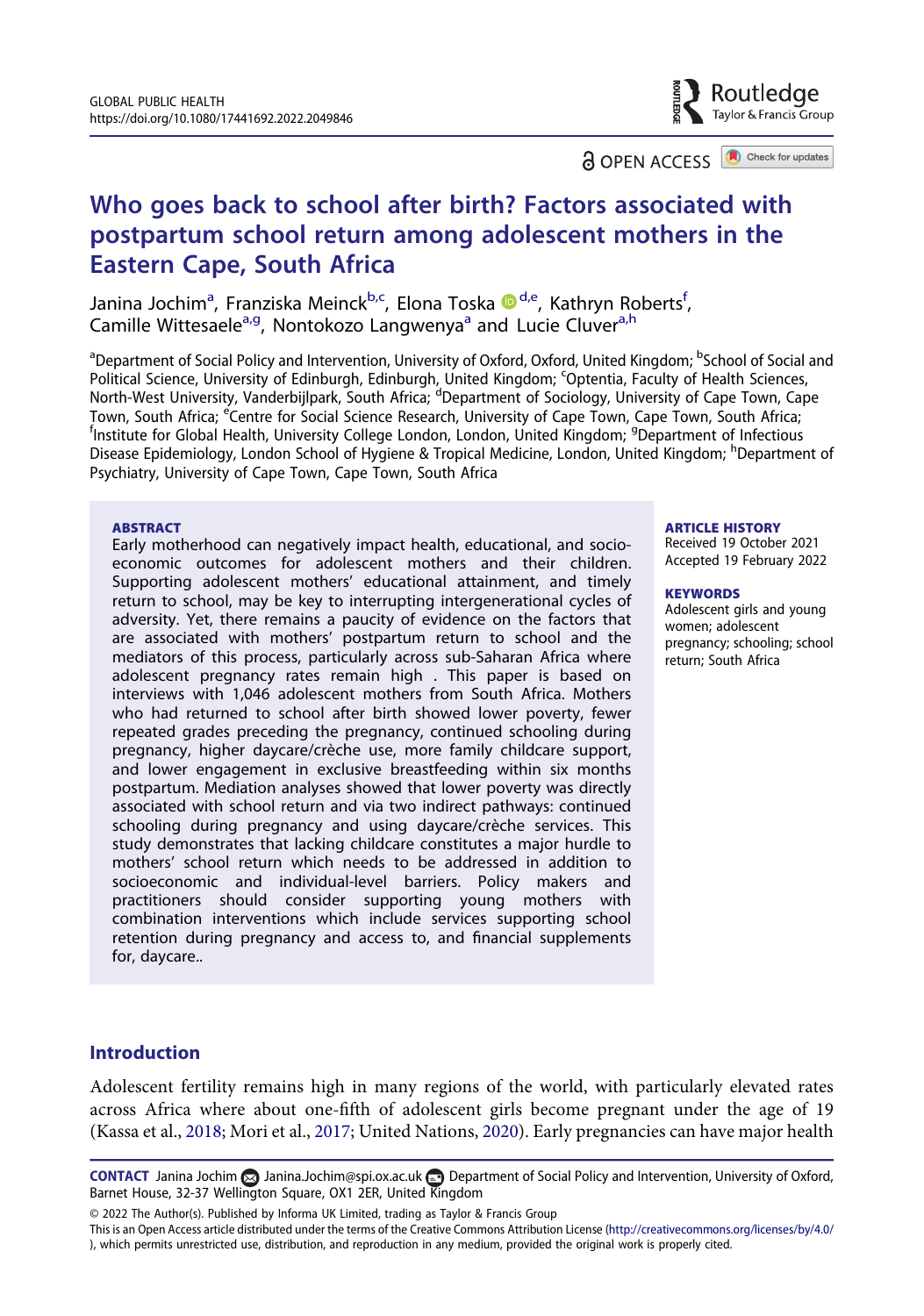<span id="page-1-24"></span><span id="page-1-20"></span><span id="page-1-18"></span><span id="page-1-7"></span>consequences for adolescent girls (Ganchimeg et al., [2014](#page-12-1)), and childbirth complications remain the leading cause of death among girls between 15–19 years globally (Neal et al., [2012](#page-13-1)). Across sub-Saharan Africa, adolescent pregnancies occur against the backdrop of the highest global maternal mortality rates (World Health Organisation, [2019\)](#page-14-1), high levels of HIV (UNAIDS, [2020](#page-14-2)), violence (Poser & Ritchie, [2019](#page-13-2)), deprivation (Poser & Ortiz-Ospina, [2019](#page-13-3)), low service access (Magadi et al., [2007](#page-12-2); Mekonnen et al., [2019](#page-13-4)), and limited support mechanisms (Toska et al., [2020](#page-14-3)) – these conditions pose significant obstacles for adolescent mothers and their children to achieve good health and social outcomes.

<span id="page-1-23"></span><span id="page-1-16"></span><span id="page-1-13"></span><span id="page-1-6"></span><span id="page-1-4"></span><span id="page-1-3"></span>A common concern related to adolescent pregnancy is impaired school outcomes of the young mother and, intergenerationally, even of her children. Education is a well-established social determinant of health, and supporting adolescent mothers' continued schooling might provide opportunities to strengthen their long-term health and wellbeing (Feinstein et al., [2006;](#page-11-0) Freudenberg & Ruglis, [2007;](#page-12-3) Viner et al., [2012](#page-14-4)). Indeed, a recent US-based study with 301 adolescent mothers indicates that higher levels of completed education in the years *after* birth are associated with better selfreported health at age 50 (Maslowsky et al., [2021\)](#page-13-5). Studies also suggest that education might work as a 'social vaccine' in HIV endemic environments, showing that length and completion of secondary education reduces the risk for HIV infection, especially for girls (De Neve et al., [2015;](#page-11-1) Pettifor et al., [2008](#page-13-6); Stoner et al., [2017\)](#page-14-5). Particularly maternal education is also strongly linked to the use of health services (Forshaw et al., [2017](#page-11-2); Simkhada et al., [2008\)](#page-13-7), child health and life expectancy (Huebender, [2019](#page-12-4); Mensch et al., [2019\)](#page-13-8), and might mediate the negative relationship between the mothers' age and children's IQ later in life (Barlow et al., [2011;](#page-11-3) Khatun et al., [2017;](#page-12-5) Mollborn & Dennis, [2012](#page-13-9)). Despite the importance of effectively promoting adolescent mothers' return to school, evaluated programmes to date – all from the US – show largely small effects (Harding et al., [2020;](#page-12-6) SmithBattle et al., [2017](#page-14-6); Steinka-Fry et al., [2013](#page-14-7)), and there remains a lack of support for adolescent mothers within sub-Saharan Africa (Callahan et al., [2017](#page-11-4); Groves et al., [2018;](#page-12-7) Toska et al., [2020](#page-14-3)).

<span id="page-1-21"></span><span id="page-1-19"></span><span id="page-1-17"></span><span id="page-1-15"></span><span id="page-1-14"></span><span id="page-1-11"></span><span id="page-1-10"></span><span id="page-1-5"></span><span id="page-1-2"></span><span id="page-1-1"></span>In South Africa, about 20% of female school-going adolescents report having ever been pregnant (Jonas et al., [2016](#page-12-8)) and recent estimates show that approximately 125,000 adolescent girls give birth annually (Maquina, [2015\)](#page-12-9). Supporting these girls to return to school after childbirth is critical, especially because prolonged absence can increase the risk of a permanent school dropout (Ardington et al., [2015](#page-11-5); Panday et al., [2009](#page-13-10)). Like many countries across the African Union, which increasingly aim to provide an enabling policy-environment (Martinez & Odhiambo, [2018\)](#page-13-11), the South African Department of Education established a national policy that supports young mothers' school return (South African Department of Education, [2007\)](#page-14-8). However, evidence shows that only between 30% (Grant & Hallman, [2008\)](#page-12-10) and 50% (Groves et al., [2021;](#page-12-11) Marteleto et al., [2006](#page-13-12)) of young mothers do manage to continue their education, highlighting a continued need to better understand barriers to school re-enrolment.

<span id="page-1-22"></span><span id="page-1-12"></span><span id="page-1-9"></span><span id="page-1-8"></span><span id="page-1-0"></span>Whilst most research on adolescent mothers' schooling in South Africa investigates the effect of pregnancy on early school dropouts (Ardington et al., [2015](#page-11-5); Grant & Hallman, [2008;](#page-12-10) Kruger et al., [2009](#page-12-12); Madhavan & Thomas, [2005](#page-12-13); Marteleto et al., [2008](#page-13-13); Stoner et al., [2019;](#page-14-9) Timaeus & Moultrie, [2015](#page-14-10)), finding that pregnancy increases the odds of school dropout both during pregnancy and in the postpartum period, there is sparse quantitative evidence on the factors that enable or limit girls to return to school after birth. Exceptions include two studies, both relying on data collected prior to 2010. Grant and Hallman [\(2008\)](#page-12-10), utilizing a cross-sectional sample of female adolescents from two districts in KwaZulu Natal, found that greater odds of school return were associated with good school performance prior to pregnancy, co-residency with a female household member younger than 60 years, fewer years since birth, and adolescent mothers' higher age at the time of the interview (Grant & Hallman, [2008](#page-12-10)). In addition, Timaeus and Moultrie ([2015](#page-14-10)) used longitudinal data drawn from South Africa's National Income Dynamics Study and showed that living in a higher-income household, higher education of the adolescent mother's caretaker, and rural residency prior to the pregnancy was associated with higher odds of postpartum return to school. These studies made important contributions to the evidence base but provide limited insights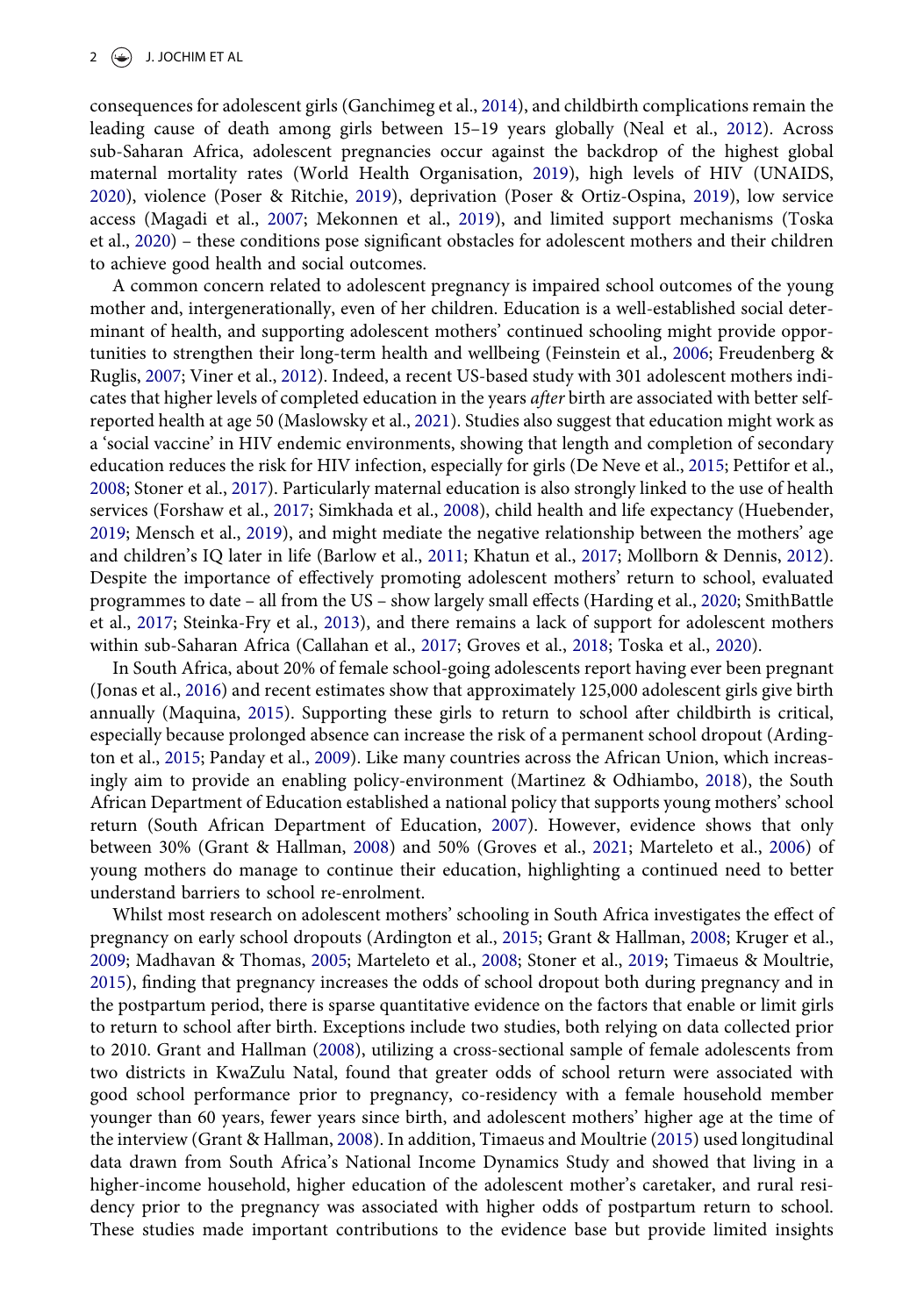<span id="page-2-5"></span><span id="page-2-2"></span><span id="page-2-1"></span>into the support that adolescent mothers require to navigate the dual-challenge of parenting whilst attending school. A recent mixed-methods study with 90 young mothers from Umlazi township in KwaZulu-Natal corroborates the importance of instrumental support, showing associations between the return to school and family assistance with the re-enrolment process, provision of childcare from the family or support to organize external childcare, and financial support (Groves et al., [2021](#page-12-11)). These results align with a small pool of research from Zambia (Zuilkowski et al., [2019](#page-14-11)), Kenya (Birungi et al., [2015;](#page-11-6) Lwanga Walgwe et al., [2016;](#page-12-14) Kruger et al., [2009](#page-12-12); Ngabaza and Shefer, [2013](#page-13-14); Ntambo and Malvin, [2017](#page-13-15)), and Mozambique (Salvi, [2019](#page-13-16)), indicating that lacking financial means and the need for childcare are the main barriers to school return for young mothers. Yet, no study to date has been able to quantitatively explore the relationship between financial and childcare obstacles, nor interrogate different pathways towards girls' school return. For instance, it remains unclear if the relationship between poverty and not returning to school is partly mediated by the inability to cover the cost for daycare services. Whilst multiple studies to date suggest a correlation between school return and family childcare provisions, no study has been able to assess and compare the role of other sources of childcare, such as community-based daycare centres, on adolescent mothers' school return. It is also possible that adolescent mothers' return to school is hindered by additional factors which have not yet been empirically examined, such as compliance with recommendations that advices exclusive breastfeeding for six months after birth (World Health Organisation, [2021](#page-14-12)) or certain birth complications which have shown to be elevated in this group (Kassa et al., [2017\)](#page-12-0). An improved understanding of these variables and their associations with young mothers' school return is needed, however, to develop support mechanisms that effectively lead to girls' re-enrolment after birth.

#### <span id="page-2-4"></span>The current study

Building on previous evidence, the present study aimed to investigate further pre-and post-pregnancy variables hypothesized to affect the return to school. [Figure 1](#page-2-0) illustrates the conceptual model to understand school return, building on work by Singh and Mukherjee [\(2018](#page-13-17)). The framework posits that the postpartum return to school is influenced by longer-term educational trajectories in addition to influences from multiple interacting individual, family, household, school, and

<span id="page-2-0"></span>

<span id="page-2-3"></span>Figure 1. Conceptual framework for studying school return after birth, based on Singh and Mukherjee [\(2018\)](#page-13-17).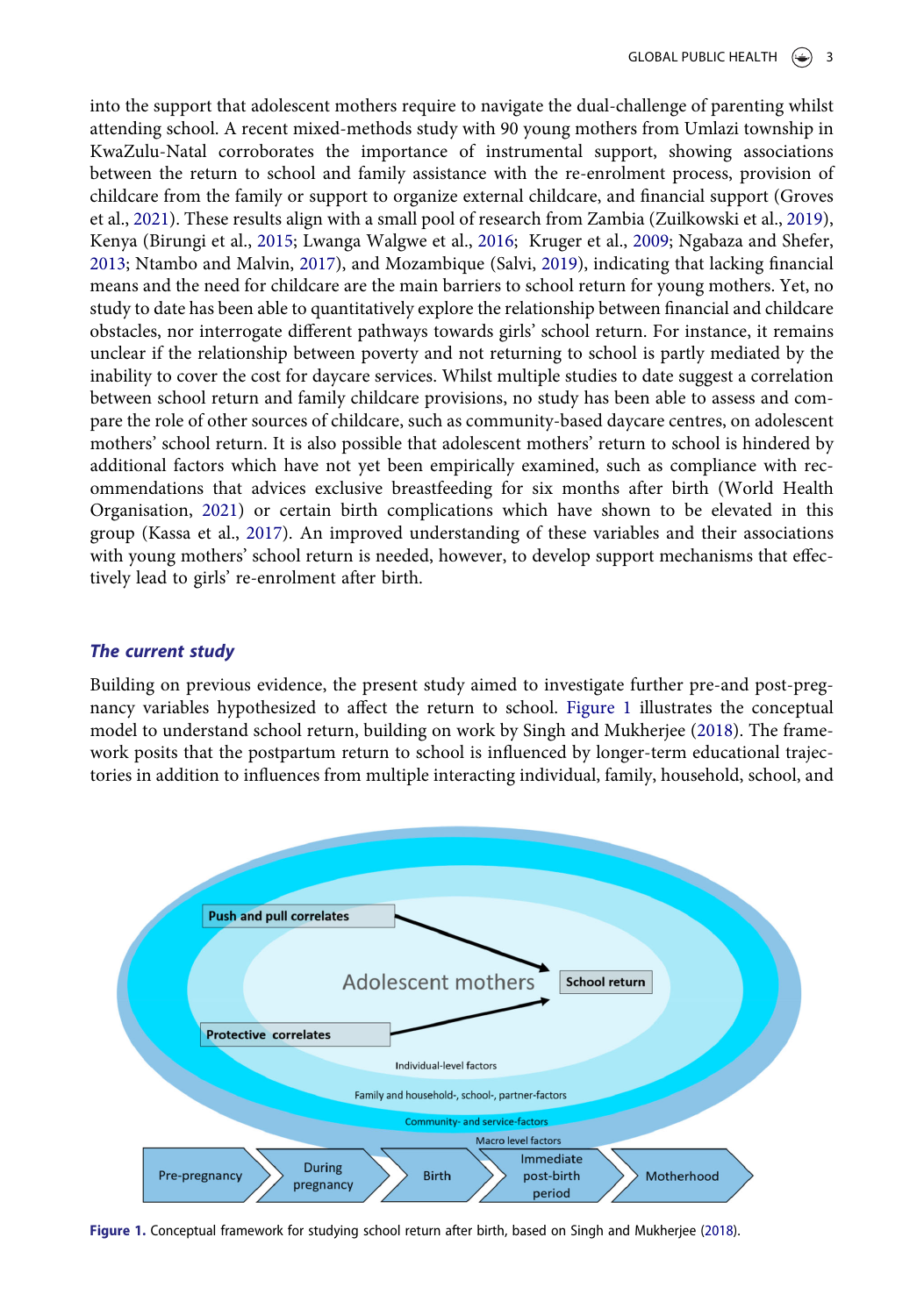community factors. Aligned with Singh and Mukherjee [\(2018](#page-13-17)), all assessed variables included in the analyses (see below), can be categorized into 1) Push and pull correlates which are hypothesized to make a school return less likely (i.e. being the primary caregiver of the child, exclusive breastfeeding, any birth complications, and grade delay preceding the pregnancy) and 2) protective correlates which are variables which were hypothesized to show higher associations with school return (i.e. continued schooling during pregnancy, government child support grant receipt, maintenance payments, lower household poverty, living with a caregiver, household size, familial childcare support, and daycare/crèche use). [Figure 1](#page-2-0) also reflects that schooling at each point in time was hypothesized to be influenced by schooling at prior stages, leading us to explore not only pre-pregnancy schooling, but also schooling during pregnancy as a correlate for postpartum school enrolment.

Overall, the present research aimed to better understand what is needed to counteract young mothers' risk for a permanent school dropout by focusing on two overarching objectives (1) Identify which factors are associated with adolescent mothers' postpartum return to school. Aligned with our conceptual framework and gaps within this area of research, we specifically intended to disentangle the role of childcare provided by the family and community-based childcare, respectively. (2) Assess the mechanisms through which socioeconomic determinants affect the return to school.

#### Method

#### Participants and procedures

<span id="page-3-0"></span>Data for this study was collected as part of the HEY BABY (Helping Empower Youth Brought up in Adversity with their Babies and Young Children) cohort study of adolescent mothers and their children living in the Eastern Cape province of South Africa ( $N = 1,046$ ). Adolescent mothers (aged 10– 24) residing in urban, peri-urban, and rural locations were recruited between 2017 and 2019. Six parallel sampling strategies were utilized, including recruitment from health facilities ( $n = 73$ ), secondary schools  $(n = 43)$ , maternity obstetric units  $(n = 9)$ , service provider referrals, door-to-door community recruitment and referrals from adolescent mothers themselves. All participating girls and young women had their first pregnancy before the age of 20. Our inclusion criteria therefore align with the World Health Organization definition of 'adolescence' (World Health Organization, [2016](#page-14-13)) and describes an adolescent pregnancy as the occurrence of a pregnancy at the age of 19 or below. The period of time since the woman gave birth varied among participants; some mothers completed the interviews a few months postpartum whilst several years had passed for others. Informed consent was sought from adolescents who were above the age of 18 and assent was provided by underage participants in addition to consent from their adult caregiver. All consent forms and questionnaires were available in English and isiXhosa.

Ethical clearance was provided by the Universities of Oxford (R48876/RE001; R48876/RE002) and Cape Town (HREC REF: 226/2017), and by the provincial government departments of Health, Basic Education, and Social Development. Participants were interviewed in private spaces in and around their own home, but they were given the option to conduct the interview in a local restaurant if the privacy in the home was compromised.

Assisted by trained interviewers, adolescents completed two complementary questionnaires, each taking about 60 minutes. The items in the questionnaire predominantly concerned the participants' lives at the time of the interview (e.g. household poverty, rural/urban residency, living with a caregiver, daycare/crèche use), but a small number of retrospective questions aimed to capture past events (e.g. medical problems during birth, grade delay preceding the pregnancy, the return to school). Confidentiality was maintained throughout the study except where participants requested help or were at risk of significant harm. In this study, 25 referrals were made to health or counselling services with follow-up support. There were no monetary incentives, but all participants received a certificate, refreshments, and a participant pack containing useful items (e.g. washcloth and soap).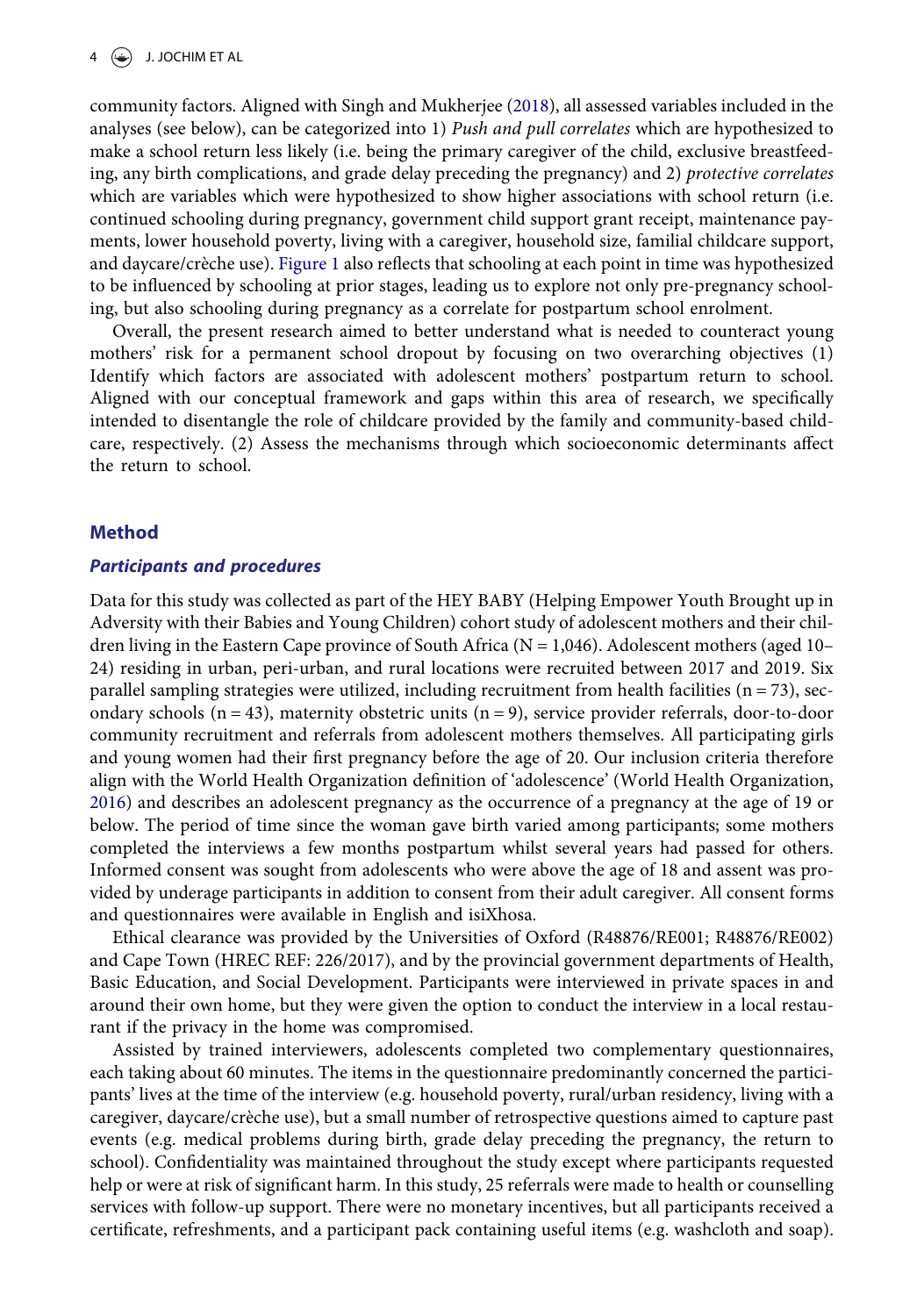#### **Measures**

School return after birth was assessed by one item (0: no return to school; 1: return to school).

Individual-level factors: The adolescent mother was considered the primary caregiver of her  $infant/child$  if she was the main caretaker (0: no; 1: yes). *Exclusive breastfeeding* captured feeding in the first six months postpartum  $(0; no; 1; yes)$ . Birth problems captured the experience of any of the following: The child was the wrong way around, the child was admitted to neonatal intensive care, excessive bleeding during pregnancy, being sick after birth (0: no; 1: yes). Grade-delay preceding the pregnancy was assessed by comparing the grade participants were enrolled in at the beginning of their pregnancy against the appropriate grade for the individual's age as determined by the South African Schools Act of 1996. Calculations followed the approach taken in comparable studies from South Africa where the correct age norm per grade follows Grade  $1 + 6 =$  age 7; Grade  $9 + 6 =$ age 15; Grade 12 + 6 = age 18 (e.g. Herrero Romero et al., [2021\)](#page-12-15). Adolescents who were enrolled in the age-appropriate grade or above were classed as not delayed (0: not delayed; 1: delayed; 2: not enrolled in school). Continued schooling during pregnancy was assessed (0: discontinued schooling; 1: continued schooling). Access to government child support grant receipt (0: no; 1: yes). Relationship with child's father was assessed by one item enquiring if the adolescent has a continued relationship with the father of her child (0: no; 1: yes, always/mostly). Maintenance payment receipt from the child's father was assessed (0: no; 1: yes).

<span id="page-4-1"></span><span id="page-4-0"></span>Family- and household-level factors: Household poverty was assessed by measuring access to the top eight socially-perceived necessities for children in South Africa i.e. clothes to keep warm in the winter or soap to wash (Barnes & Wright, [2012\)](#page-11-7). Items were summed to create a poverty index (range 0-8) with lower numbers reflecting higher levels of poverty. Co-residency with the caregiver enquired whether adolescent mothers lived with their parents, grandparents or another caregiver (0: no; 1: yes). Family childcare support reflects the level of help with childcare tasks (i.e. washing, playing, care-taking, buying necessities) provided by the young mother's own caregiver or other family members in the past two weeks (0: no help; 1: help with most tasks; 2: help with all tasks).

Community- and service-level factors: Daycare/Crèche use was assessed by one item (0: no; 1: yes).

Potential covariates included the place of residency (0: urban; 1: rural), household size, the participant's age, participant's age at the pregnancy with their oldest child, and the age of the infant/ child (i.e. the child of the adolescent mother).

### Statistical analyses

Participants were eligible for inclusion in the analysis if they had not already finished school at the onset of the pregnancy or throughout pregnancy (49 participants were excluded based on this criteria). Additional 15 participants were excluded from the analyses because they had not received all relevant questions on schooling, 14 participants were excluded because they were older than 19 during their pregnancy. Lastly, 31 participants were excluded because it was not possible to determine whether or not they were grade-delayed at the time of pregnancy. Prior to the analyses, the dataset was checked for inconsistencies. 26 participants indicated inconsistent information for the outcome variable (i.e. the return to school). These cases were re-coded as missing. Little's test (Little, [1988](#page-12-16)) was used to check whether these variables were missing completely at random, which was the case  $(\chi^2 (4) = 4.74, p = 0.31)$ , thus they were safely excluded from the analyses.

<span id="page-4-2"></span>All analyses were completed in Stata 15.1. and Mplus 7. First, descriptive statistics for all outcomes, associated factors, and socioeconomic background variables were calculated for the whole sample as well as disaggregated by return-status. Second, models of risk and protective factors were built empirically in two steps. In step 1, school return was logistically regressed onto each hypothesized correlate, controlling for socioeconomic factors (mothers' age at the pregnancy with their oldest child, urban/rural location, and infant/child age). Analyses were corrected for multiple comparisons using Bonferroni correction. Subsequently, variables that were statistically significant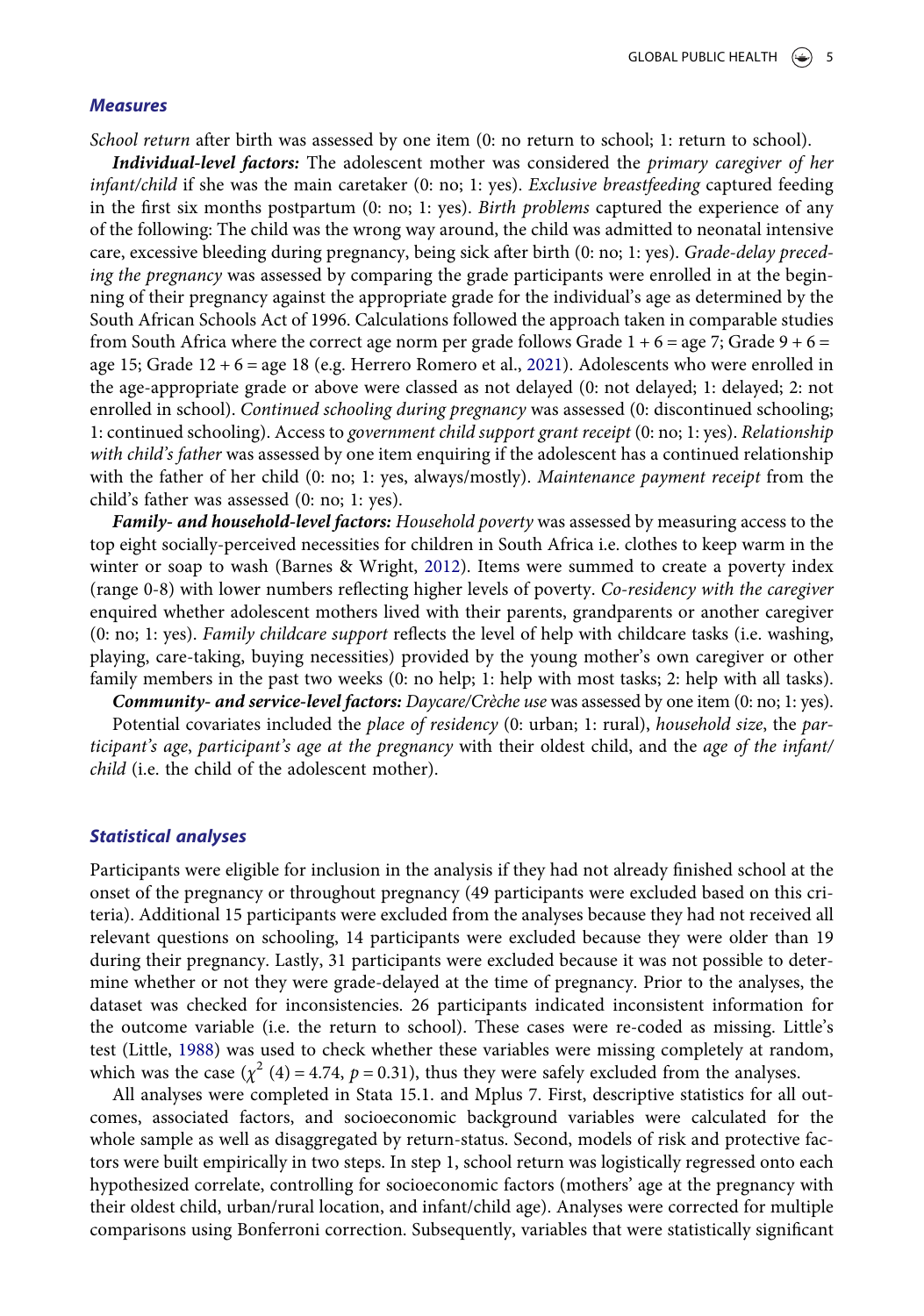<span id="page-5-2"></span>in step 1 (i.e. Bonferroni-corrected p-value < .003) were included in a hierarchical logistic regression (Cohen et al., [2003](#page-11-8)). Variables were entered into the model as follows to assess the contribution of each conceptual set that follows a temporal sequence: (i) Demographic covariates; (ii) Household poverty; (iii) Pre-pregnancy school progression; (iv) Schooling during pregnancy; (v) Postnatal factors (exclusive breastfeeding, living with a caregiver, family childcare support and daycare/crèche use). Each regression controlled for mothers' age at the pregnancy with their oldest child, urban/ rural location, and infant/child age. Finally, mediation analyses were conducted to test whether household poverty operated in 'risk pathways' towards the return to school. Direct and indirect effects of the tested mediation model were assessed using MPlus 7, using the robust weighted least square (WLSMV) estimator for categorical outcomes. Analyses were conducted using the bootstrapping procedure with 5,000 bootstrapped samples. The fit of the hypothesized parallel mediation model compared to alternative models was evaluated using the DIFFTEST option which tests for  $\chi^2$  differences in nested models. The model fit was assessed using the root mean square error of approximation (RMSEA), the comparative fit index (CFI), the Tucker-Lewis index (TLI), and weighted root mean square residual (WRMR). By convention, a CFI value >0.95 indicates good fit and >0.90 adequate fit. For RMSEA a value of 0.05 indicates good model fit, and for WRMR a value close to 1 indicates good model fit (Brown, [2015;](#page-11-9) Distefano et al., [2018](#page-11-10)).

# <span id="page-5-1"></span>**Results**

The analyses were based on 911 adolescent mothers in the sample. As shown in [Table 1](#page-5-0), out of the 911 participants, 634 returned to school after birth whereas 277 did not return. The mean age of study participants was 18.1 years (SD 1.77). Most adolescent mothers still lived with a parent or an adult caregiver (91.6%) and seven participants were married (0.8%). Mothers' mean age at the pregnancy of their oldest child was 16.48 years (SD 1.52), 80 mothers (8.8%) had more than one child, and most mothers in our sample were the primary caregiver of their infant/child (94.1%). Over half of the mothers were classed as grade-delayed preceding the pregnancy (58.1%) and 73.9% had continued schooling throughout their pregnancy. About 80% of mothers received financial support in form of a government child grant, but only 4.7% of adolescent mothers received

<span id="page-5-0"></span>

| <b>Table 1.</b> Descriptive statistics for the sample of adolescent mothers from the Eastern Cape, South Africa ( $n = 911$ ). |  |  |  |
|--------------------------------------------------------------------------------------------------------------------------------|--|--|--|
|                                                                                                                                |  |  |  |

|                                                                  | Total sample<br>$(n = 911)$ | Returned<br>$(n = 634)$ | Not returned<br>$(n = 277)$ |
|------------------------------------------------------------------|-----------------------------|-------------------------|-----------------------------|
| Variable                                                         | $n$ (%); $M$ (SD)           | $n$ (%); $M$ (SD)       | $n$ (%); M (SD)             |
| <b>Demographic covariates</b>                                    |                             |                         |                             |
| Adolescent mother's age                                          | 18.13 (1.77)                | 17.91 (1.71)            | 18.63 (1.79)                |
| Adolescent mothers' age at the onset of the pregnancy            | 16.48 (1.52)                | 16.22 (1.45)            | 17.10 (1.51)                |
| Infant/child age                                                 | 1.76(1.54)                  | 1.82(1.54)              | 1.61(1.53)                  |
| Rural residency (vs. urban)                                      | 260 (28.5%)                 | 179 (28.2%)             | 81 (29.2%)                  |
| Household size                                                   | 6.26(2.65)                  | 6.25(2.59)              | 6.29(2.77)                  |
| Individual-level factors                                         |                             |                         |                             |
| Respondent is primary caregiver of her infant/child              | 857 (94.1%)                 | 589 (92.9%)             | 268 (96.8%)                 |
| Exclusive breastfeeding (first six months postpartum)            | 225 (24.7%)                 | 129 (20.4%)             | 96 (34.7%)                  |
| Medical - any birth problems                                     | 32 (3.5%)                   | 23 (3.6%)               | $9(3.3\%)$                  |
| Grade-delay preceding the pregnancy                              | 529 (58.1%)                 | 314 (49.5%)             | 215 (77.1%)                 |
| Continued schooling during pregnancy <sup>a</sup>                | 633 (73.9%)                 | 539 (85%)               | 94 (42.3%)                  |
| Government child support grant receipt                           | 720 (79.0%)                 | 504 (79.5%)             | 216 (77.9%)                 |
| In relationship with child's father                              | 457 (50.1%)                 | 314 (49.5%)             | 143 (51.6%)                 |
| Maintenance payments receipt from the child's father             | 43 (4.7%)                   | 33 (5.2%)               | 10 (3.6%)                   |
| Family- and household-level factors                              |                             |                         |                             |
| Household poverty (available basic necessities in the household) | 5.20(2.24)                  | 5.52(2.16)              | 4.44 (2.24)                 |
| Respondent co-habits with caregiver                              | 834 (91.6%)                 | 600 (94.6%)             | 234 (84.5%)                 |
| Family childcare support <sup>b</sup>                            | 759 (88.6%)                 | 548 (93.0%)             | 211 (78.7%)                 |
| Community- and service-level factors                             |                             |                         |                             |
| Daycare/Crèche use <sup>b</sup>                                  | 237 (27.6%)                 | 204 (34.6%)             | 33 (12.3%)                  |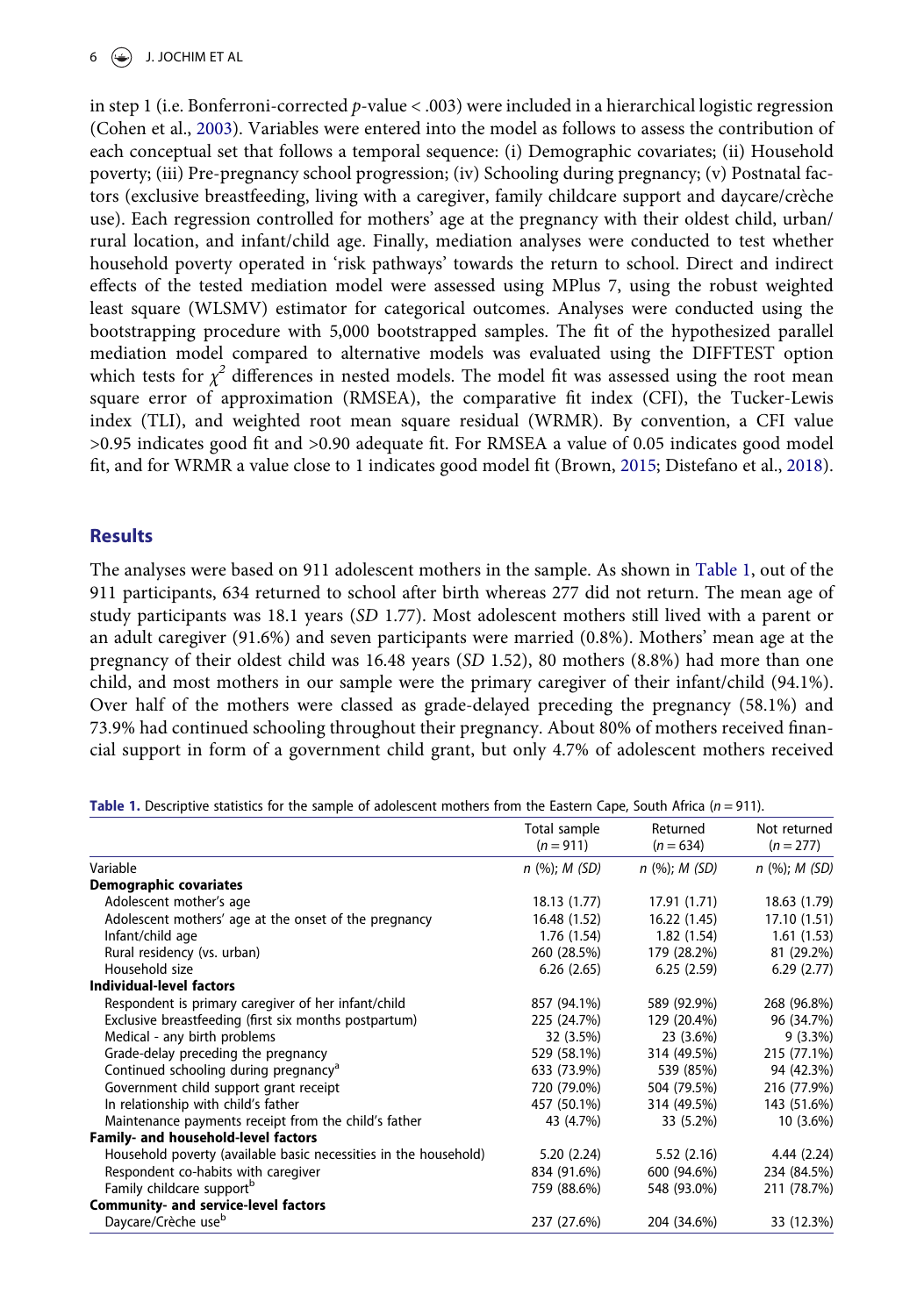|                                                                  | Return to school:      |
|------------------------------------------------------------------|------------------------|
| Parameter                                                        | AOR [95% CI]           |
| <b>Demographic covariates</b>                                    |                        |
| Adolescent mothers' age at the onset of the pregnancy            | $0.67$ [0.60, 0.75]*** |
| Infant/child age                                                 | $1.02$ [0.92, 1.13]    |
| Rural residency (vs. urban)                                      | $0.94$ [0.68, 1.29]    |
| Household size                                                   | 0.99 [0.94, 1.04]      |
| Individual-level factors                                         |                        |
| Respondent is primary caregiver of her infant/child              | $0.48$ [0.23, 1.01]    |
| Exclusive breastfeeding (first six months postpartum)            | $0.53$ [0.38, 0.74]*** |
| Medical - any birth problems                                     | 1.35 [0.60, 3.03]      |
| Grade-delay preceding the pregnancy                              | $0.38$ [0.27, 0.54]*** |
| Continued schooling during pregnancy (vs. not continued)         | 7.61 [5.34, 10.86]***  |
| Government child support grant receipt                           | 0.99 [0.99, 1.00]      |
| In relationship with child's father                              | 1.10 [0.81, 1.49]      |
| Maintenance payments receipt from the child's father             | 1.46 [0.69, 3.06]      |
| Family- and household-level factors                              |                        |
| Household poverty (available basic necessities in the household) | $1.27$ [1.18, 1.36]*** |
| Respondent co-habits with caregiver                              | 3.44 [2.06, 5.71]***   |
| Family childcare support                                         | $2.16$ [1.51, 3.08]*** |
| <b>Community- and service-level factors</b>                      |                        |
| Daycare/Crèche use                                               | 4.29 [2.72, 6.75]***   |

<span id="page-6-0"></span>Table 2. Independent associations between hypothesized correlates and postpartum school return.

maintenance payments from the father of their child. Just over a quarter of children attended daycare/crèche services (27.6%). Approximately half of all participants were still in a relationship with the father of the child (50.1%). [Table 2](#page-6-0) shows independent multiple logistic regressions which were run to determine which factors were significantly related to school return, controlling for the mothers' age at the pregnancy with their first-born child, urban/rural residency, and the child's age at the time of the interview [\(Table 2\)](#page-6-0).

# Associations between hypothesized correlates and postpartum school return

Results from the hierarchical logistic regression analyses are shown in [Table 3.](#page-6-1) Model 1 included only relevant socioeconomic and demographic variables; Model 2 added household factors;

<span id="page-6-1"></span>Table 3. Associations between hypothesized correlates and postpartum school return.

|                                                                            | Step    | Model               | McFadden's          |                        |  |  |
|----------------------------------------------------------------------------|---------|---------------------|---------------------|------------------------|--|--|
| Model                                                                      |         |                     | $R^2$               | Count $R^2$            |  |  |
| Step 1: Demographic covariates                                             | 63.54   | 63.54 <sup>6</sup>  | 0.06                | 0.70                   |  |  |
| Step 2: Household poverty                                                  | 49.06   | $112.60^{\circ}$    | 0.10                | 0.73                   |  |  |
| Step 3: Pre-pregnancy school progression                                   | 27.03   | 139.63 <sup>§</sup> | 0.13                | 0.72                   |  |  |
| Step 4: Schooling during pregnancy                                         | 68.81   | 208.45 <sup>9</sup> | 0.19                | 0.74                   |  |  |
| Step 5: Postnatal factors                                                  | 83.39   | $291.85^9$          | 0.26                | 0.78                   |  |  |
| Final model (including all associated factors and covariates):             |         |                     |                     |                        |  |  |
| Variable                                                                   | В       | SE                  | Wald x <sub>2</sub> | OR [95% CI]            |  |  |
| Adolescent mother's age at the onset of the pregnancy                      | $-0.12$ | 0.07                | $-1.68$             | $0.89$ [0.77, 1.02]    |  |  |
| Rural residency (referent: urban residency)                                | $-0.17$ | 0.21                | $-0.82$             | $0.84$ [0.57, 1.22]    |  |  |
| Infant/child age                                                           | 0.03    | 0.07                | 0.47                | 1.03 [0.89, 1.19]      |  |  |
| Household poverty (available basic necessities in the<br>household)        | 0.17    | 0.04                | 3.93                | $1.18$ [1.09, 1.28]*** |  |  |
| Grade-delay preceding the pregnancy                                        | $-0.67$ | 0.22                | $-3.03$             | $0.51$ [0.33-0.79]***  |  |  |
| Continued schooling during pregnancy (referent: Discontinued<br>schooling) | 1.95    | 0.19                | 9.84                | 7.04 [4.77, 10.40]***  |  |  |
| Respondent co-habits with caregiver                                        | 0.50    | 0.36                | 1.36                | $1.65$ [0.80, 3.41]    |  |  |
| Exclusive breastfeeding (first six months postpartum)                      | $-0.69$ | 0.21                | $-3.26$             | $0.50$ [0.33, 0.76]*** |  |  |
| Daycare/Crèche use                                                         | 1.42    | 0.28                | 4.99                | 4.15 [2.37, 7.27]***   |  |  |
| Family childcare support                                                   | 0.84    | 0.23                | 3.60                | 2.33 [1.47, 3.69]***   |  |  |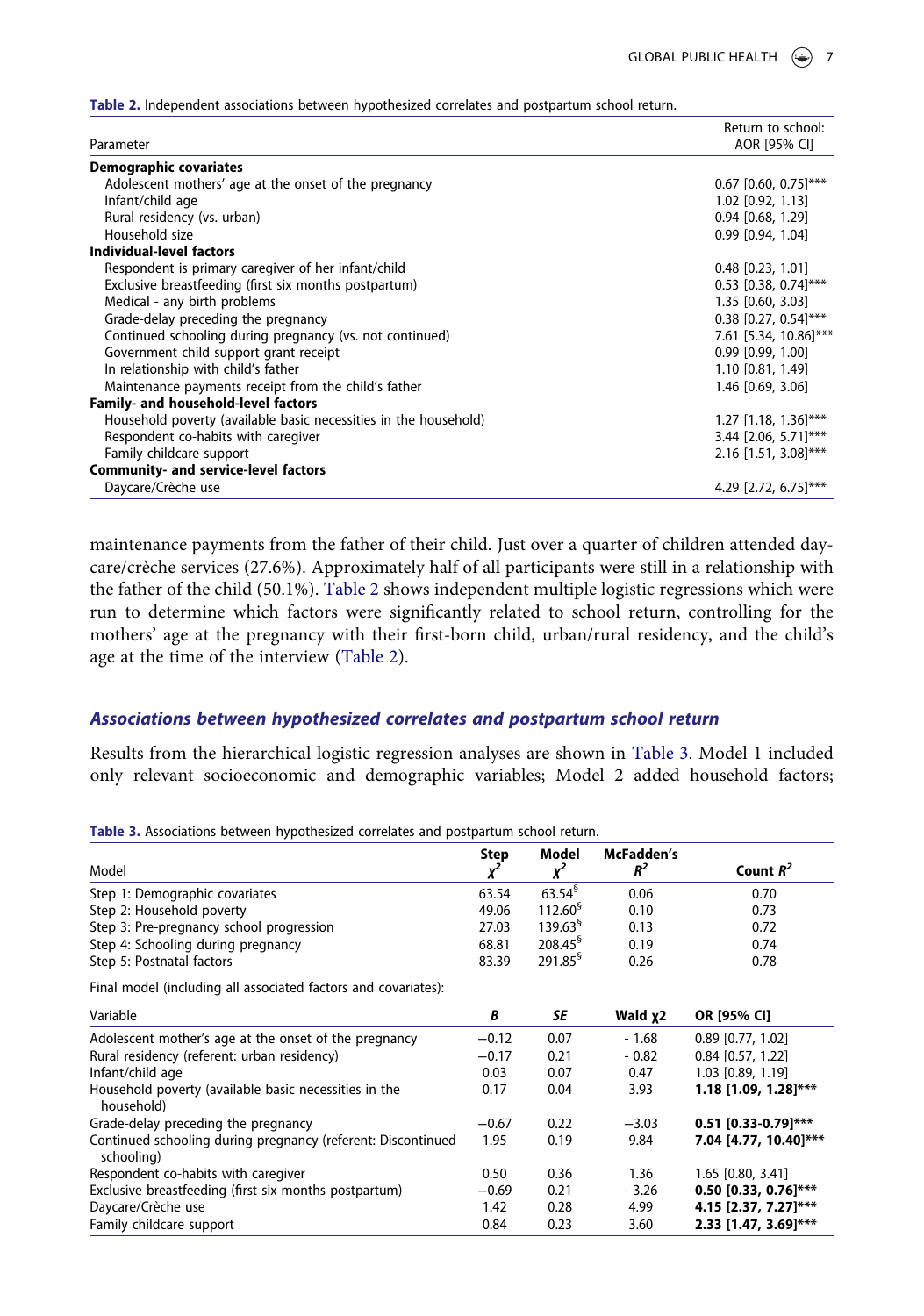# $8 \quad \circledcirc$  J. JOCHIM ET AL

Model 3 captured school progression preceding the pregnancy; Model 4 added pregnancy variables, and the final Model 5 added variables on postpartum practices and support. The final model showed that returning to school after birth was associated with lower household poverty (OR 1.18, 95% CI [1.09, 1.28]), less grade delay preceding the pregnancy (OR 0.51, 95% CI [0.33– 0.79]), continued schooling during pregnancy (OR 7.04, 95% CI  $[4.77, 10.40]$ ), the use of daycare/crèche services (OR 4.15 95% CI [2.37, 7.27]) and family childcare support (OR 2.33 95% CI [1.47, 3.69]), and not exclusively breastfeeding in the first six months after birth (OR 0.50 95% CI [0.33, 0.76]).

# Mediation pathways from economic hardship to school return

Mediation analyses were conducted to evaluate whether household poverty affects the postpartum return to school directly or via mediating pathways ([Figure 2\)](#page-7-0). Lower household poverty was directly associated with the return to school postpartum. Lower poverty was also moderately associated with continued schooling during pregnancy  $(b = 0.07)$  which, in turn, was associated with returning to school ( $b = 0.54$ ). At the same time, lower poverty was associated with more use of daycare/crèche services ( $b = 0.07$ ) which, in turn, was associated with school return ( $b = 0.33$ ). Whilst the path between household poverty and family childcare support was not significant, the childcare support received from the family was associated with return to school ( $b = 0.20$ ).

# **Discussion**

As education is a modifiable social determinant of health, supporting adolescent mothers' continued schooling might provide opportunities to strengthen their health and well-being. This paper set out to investigate the impact of hypothesized correlates on postpartum school return among adolescent mothers. Almost 70% of young mothers in our sample had returned to school after birth, even in a highly deprived area of South Africa, where almost no educational support services are available. Given that approximately 50% of non-returned mothers in this sample had children younger than one year, further girls might return to school as their children get older. A recent

<span id="page-7-0"></span>

Indirect effect:  $b = 0.025$ ,  $p = .014*$ 

Figure 2. Tested mediation pathways towards postpartum school return. The coefficients are based on 5,000 bootstrapped samples. Mediation analyses controlled for all variables in the final model of school return ([Table 3](#page-6-1)), n = 805. Dotted lines indicate hypothesised pathways that were non-significant. \*p< .05. \*\*p< .01. \*\*\*p< .001.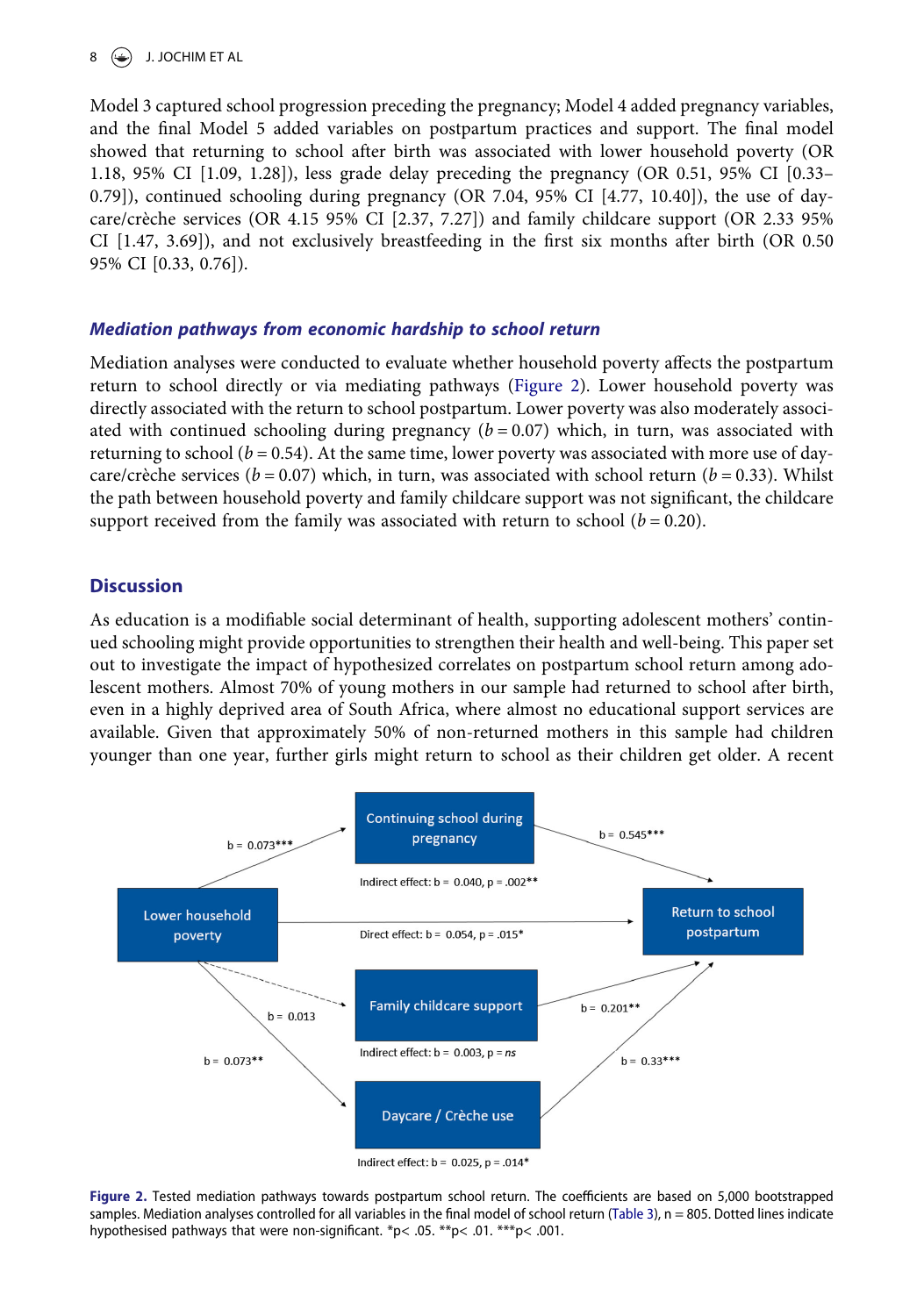study from Zambia suggests that knowledge of school policies could protect adolescent mothers against being forced out of school as a result of the pregnancy (Zuilkowski et al., [2019\)](#page-14-11). It is possible that the return rates in our study are elevated compared to older samples from South Africa (e.g. Grant & Hallman, [2008](#page-12-10); Groves et al., [2021;](#page-12-11) Marteleto et al., [2008](#page-13-13)) because adolescent mothers are increasingly aware of their right to education, which could equip them with the confidence to insist on staying in school despite being asked to leave (Ngabaza & Shefer, [2013\)](#page-13-14).

<span id="page-8-7"></span><span id="page-8-2"></span><span id="page-8-1"></span>The present results echo prior findings from sub-Saharan Africa, indicating that poverty and unmet childcare needs are major contributors to adolescent mothers' school return (Madhavan & Thomas, [2005](#page-12-13)). Previous quantitative studies from South Africa showed mixed results for the association between poverty and the return to school, indicating that higher poverty lowers the odds of a school return (Timaeus & Moultrie, [2015](#page-14-10)) or no effect (Grant & Hallman, [2008\)](#page-12-10). In South Africa, socioeconomic status is highly correlated with attending poor quality schools (Spaull, [2013](#page-14-14)) which, in turn, is associated with slower school progression (Branson et al., [2014\)](#page-11-11). Our findings might point to a particular vulnerable group of young mothers affected by a compounded disadvantage of poverty and deficits in cumulative learning for whom a pregnancy might act as a catalyst for a permanent school dropout (Branson et al., [2014\)](#page-11-11). At the same time, girls' inability to cover school-related costs after the birth of their child has emerged in numerous qualitative studies (Bhana & Nkani, [2016](#page-11-12); Morrell et al., [2012](#page-13-18); Ngabaza & Shefer, [2013](#page-13-14)). Even though our findings showed no associations between the return to school and mothers' receipt of financial support in form of the child support grant and child maintenance, future research should further explore the impact of other sources of support, such as government childcare subsidies (e.g. childcare vouchers, see Schochet & Johnson, [2019\)](#page-13-19) to increase adolescent mothers' return to school in South Africa. Whilst our analyses showed that lower levels of poverty clearly contributed to continued schooling throughout pregnancy and the use of daycare/crèche services (the mediators in our analyses), their relatively weak association suggests that financial support alone may not be sufficient to address the identified risk pathways. Future studies should investigate the range of additional factors that influence schooling during pregnancy and the use of childcare services so that interventions can better target the breadth of challenges mothers face in addition to financial deprivation. For instance, it remains unclear if daycare and crèche services are merely unavailable in some communities or if specific obstacles and objections prevent adolescent mothers to take up these services even when they are within reach. An exploration of these barriers and concerns could build support structures that best address adolescent mothers' needs and help them succeed.

<span id="page-8-6"></span><span id="page-8-5"></span><span id="page-8-3"></span>Results from the mediation analyses suggest two distinct routes towards postpartum school return among adolescent mothers (i) a pre-birth pathway where discontinued schooling throughout pregnancy drives lower return-rates; and (ii) a post-birth pathway where the use of daycare/crèche services drives greater return-rates. These findings support a framework of multiple pathways towards early school dropout (Dupéré et al., [2015\)](#page-11-13) and suggest that supporting adolescent mothers' education may require a combination of interventions addressing both their pre-birth and postbirth challenges. With the exception of one promising pilot intervention (Shazi et al., [2018](#page-13-20)), no known evaluated programmes exist to improve school outcomes in South Africa's adolescent mothers (Toska et al., [2020](#page-14-3)). In light of the present findings, which showed that school continuation during pregnancy affects the return to school, extending school-based programmes to target retention during pregnancy may be required to further increase postpartum return-rates. For instance, school-based antenatal care has been shown to improve attendance and enrolment during pregnancy in high-income countries, even though the effects did not persist after birth (Barnet et al., [2004](#page-11-14)). One study from South Africa proposed that existing school-based services might be well placed to identify girls at risk for school discontinuation during pregnancy (Jochim et al., [2021](#page-12-17)), but future research should explore which additional services could interrupt pathways of risk to early school discontinuation.

<span id="page-8-4"></span><span id="page-8-0"></span>The present findings also point to the importance of childcare access for adolescent mothers' return to school. This finding is not surprising given results from high-income countries showing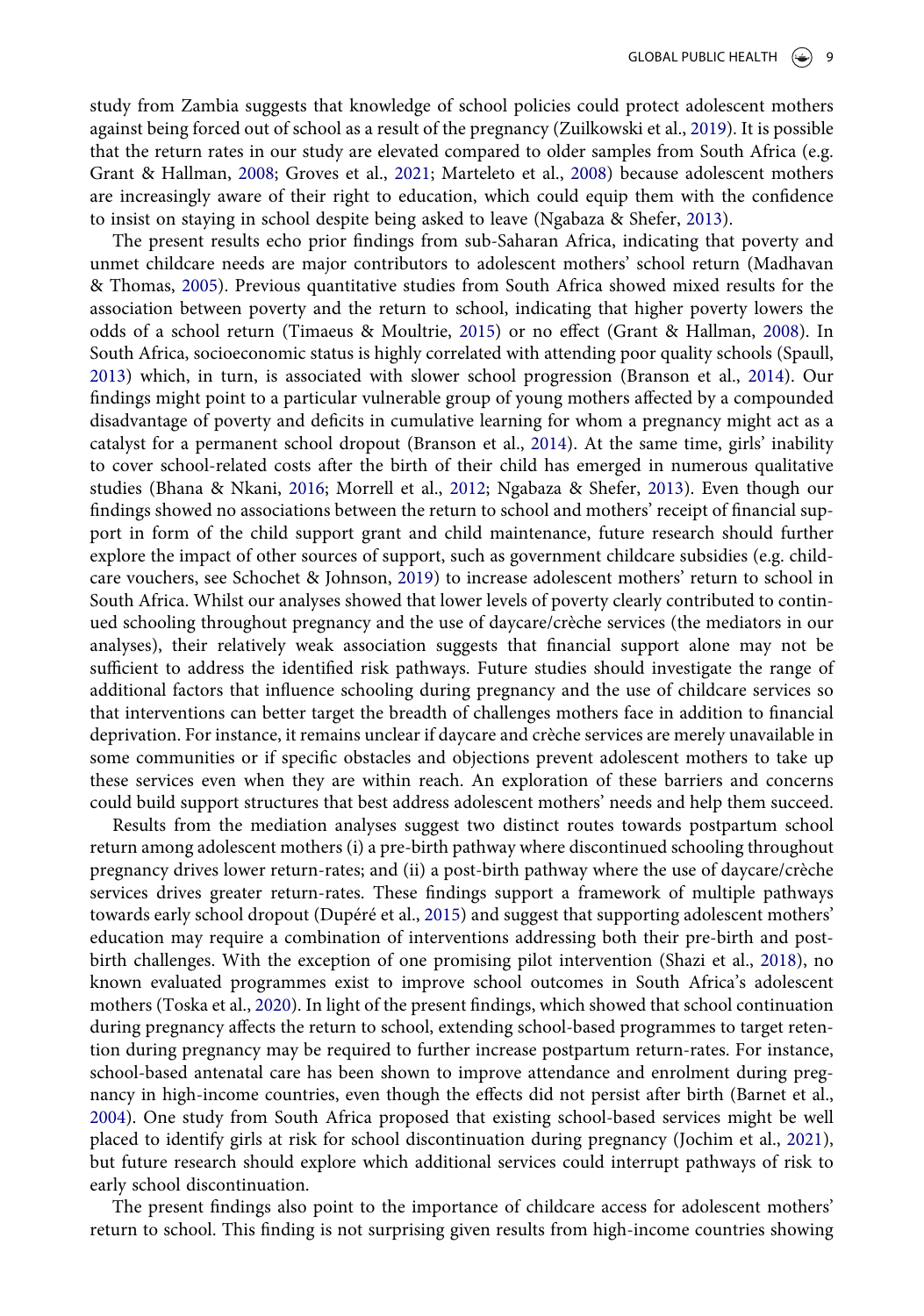<span id="page-9-4"></span><span id="page-9-0"></span>that childcare access is associated with nine times the odds of school return after birth (Assini-Meytin et al., [2018](#page-11-15)). Whilst our results corroborate numerous studies from South Africa which have pointed to the pivotal role of family networks to support girls' schooling through childcare (Bhana & Nkani, [2016;](#page-11-12) Chigona & Chetty, [2008;](#page-11-16) Hatch & Posel, [2018](#page-12-18); Russel, [2003](#page-13-21)), the use of formal daycare facilities showed a much stronger association with school return.

<span id="page-9-3"></span><span id="page-9-2"></span><span id="page-9-1"></span>Prior research suggest that adolescents mothers' caregivers and families do not necessarily provide a reliable source of childcare, potentially because their capacity is limited by their own employment (Bhana & Nkani, [2016;](#page-11-12) Chigona & Chetty, [2008](#page-11-16)). Below half of all children in South Africa use daycare services, but adolescent mothers' uptake might be disproportionally reduced by high-cost, inconvenient locations, or operating hours that are incompatible with schooling (De Henau et al., [2019](#page-11-17); Devercelli & Beaton-Day, [2020](#page-11-18)). For instance, adolescent mothers' might need childcare outside the regular opening hours in the months leading up to the final examinations when school lessons often extend into the evening hours. These difficulties might be amplified for mothers from rural areas with limited transport options or those who undertake long commutes to school. Concerted efforts to provide adolescent mothers with childcare to support continued education appear scarce across sub-Saharan Africa, even though they might be essential to support the educational advances of adolescent mothers (Kassebaum et al., [2017](#page-12-19); Kennedy, [2017](#page-12-20)) and circumvent perpetuating gendered cycles of poverty (Samman & Lombardi, [2019](#page-13-22)). Exceptions have emerged from Gabon, Zambia, Tanzania, Kenya, and Ethiopia where childcare centres have been built close to schools and NGO initiatives support temporary residence, education, and vocational training for adolescent mothers and their children (Kabanze, [2019](#page-12-21); Martinez & Odhiambo, [2018;](#page-13-11) Mulinya, [2021](#page-13-23); Ochiel, [2017](#page-13-24); The Hunger Project, [2019\)](#page-14-15). However, there is a need to address the current lack of accessible documentation and evaluation of these programmes which is necessary to understand their reach and effectiveness to create sustainable solutions.

<span id="page-9-9"></span><span id="page-9-8"></span><span id="page-9-7"></span><span id="page-9-6"></span><span id="page-9-5"></span>Of note is that mothers' exclusive breastfeeding in the first six months after birth was associated with reduced odds of school return. The causal direction of this relationship is unclear and, given the low rates of exclusive breastfeeding among adolescent mothers in South Africa, it is possible that mothers who decided not to return to school end up breastfeeding the child exclusively (Zweigenthal et al., [2019\)](#page-14-16).We have previously shown that most 'returned' mothers continued school relatively early after birth (Jochim et al., [2020](#page-12-22)), which may indicate a difficulty of navigating schooling whilst adhering to the recommendations to breastfeed the child for six months postpartum (South African Department of Health, [2013;](#page-14-17) Zweigenthal et al., [2019\)](#page-14-16). Future work is needed to address how educational policies can be compatible with infant feeding policies (Zweigenthal et al., [2019](#page-14-16)) to simultaneously protect adolescent mother's educational rights and maximize healthy child development.

<span id="page-9-14"></span><span id="page-9-12"></span><span id="page-9-11"></span>The present study has several limitations. First, this study did not assess successful school completion and it is possible that mothers discontinued schooling after an initial return. It is also important not to conflate school enrolment with attendance (Ardington et al., [2015](#page-11-5)), which could have been impaired even for mothers who managed to return to school. As the new policy on the Prevention and Management of Learner Pregnancy in Schools comes into effect (Department of Basic Education, [2021\)](#page-14-18), it is important for future research to assess both matriculation and attendance rates among adolescent mothers in South Africa. Second, the variables pertaining to pregnancy and birth experiences were assessed retrospectively and may be subject to recall bias. However, for 50% of mothers less than a year had passed since birth, which could reduce the risk for biased reports (Stull et al., [2009](#page-14-19)).

<span id="page-9-13"></span><span id="page-9-10"></span>Third, the cross-sectional nature of the data precludes establishing a clear temporal sequence. To mitigate this, the questionnaire was designed to establish some temporality through items requiring recall of past events (Shahar & Shahar, [2013\)](#page-13-25). Whilst some covariates were assessed with reference to the time of the interview (e.g. household poverty, living with a caregiver, grant access, breastfeeding, and available childcare) and could have changed since the participant returned to school, the resulting biases are likely minimal. Specifically, for 50% of mothers about 12 months had passed since their pregnancy (85% within the past 36 months), reducing the likelihood that substantial changes have occurred in this short period of time. Also, the mediation model in this study has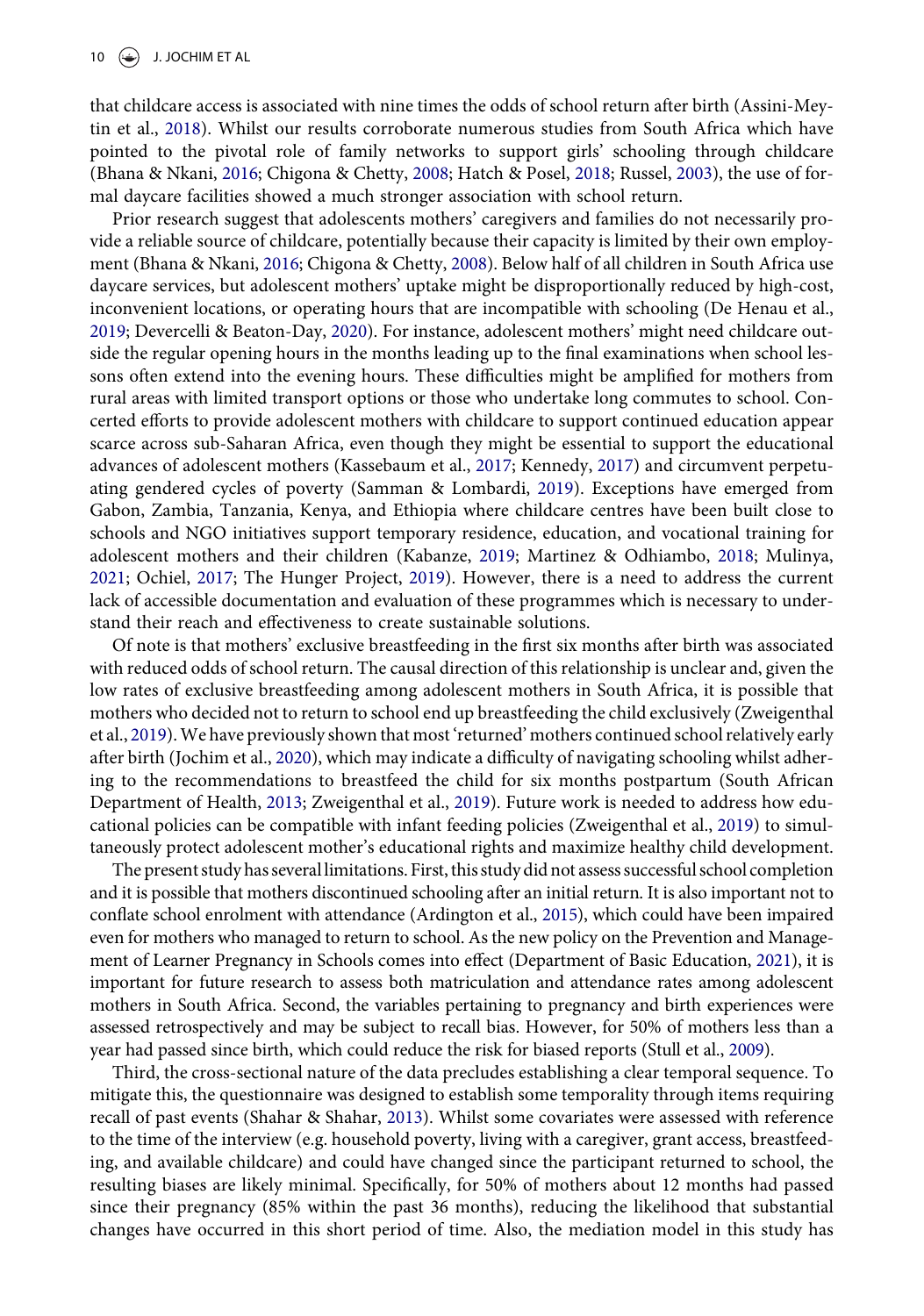been developed bearing in mind plausible causal pathways that preclude reverse causality, which is one crucial aspect of causality in structural modelling (Cohen et al., [2003\)](#page-11-8).

Fourth, the study would have benefitted from additional factors that may affect the return to school, including parental education and different types of social support that mothers' received (i.e. financial, practical, or emotional). Fifth, it is possible that the rates of schooling may be inflated by socially desirable responding, including over-reporting of continued schooling during pregnancy and school return. Sixth, the generalizability of our findings beyond the Eastern Cape requires additional research with samples from other South African provinces.

The study also has multiple strengths. The results are based on the largest sample of adolescent mothers in South Africa and participants were not exclusively recruited within clinical settings. Rather, the study deployed multiple parallel recruitment channels to strengthen the recruitment of a representative community-based sample of mothers engaged and not engaged in services. In addition, this is the first study which tests multiple pathways towards school return and provides evidence that supports the testing of feasible combination interventions.

### Conclusion

Enabling girls' postpartum education is important to ensure good outcomes for adolescent mothers and their children. To date, not all adolescent mothers are benefitting from the policy advances across sub-Saharan Africa which aim to protect their right to education (Martinez & Odhiambo, [2018](#page-13-11)). However, policies that protect adolescent mothers and speak to their needs are clearly an essential step to facilitate re-enrolment following childbirth. South Africa's 2021 policy advances demonstrate a continued will to improve policies for adolescent mothers and a commitment to protect their right to education (Department of Basic Education, [2021\)](#page-14-18). Our results do not only underscore the potential need to better support girls affected by poverty and deficits in cumulative learning, but also suggest that young mothers in South Africa require improved access to affordable childcare options to continue their education. Moreover, an increase in scientific engagement and systematic documentation of the effectiveness of programmes that are already available to support adolescent mothers will foster a system that can successfully support the pre-birth and post-birth challenges to continued education of this vulnerable population.

# Acknowledgements

The authors are grateful to the young mothers and their families, the data collection team, and partner organizations who supported the research process. We are also grateful to Maria-Therese Fries, William Rudgard, Yulia Shenderovich, and Lakshmi Neelakantan for valuable discussions and comments on the manuscript.

### Disclosure statement

No potential conflict of interest was reported by the author(s).

### Funding

This research was funded by the Leverhulme trust [PLP-2014-095]; the European Research Council (ERC) under the European Union's Horizon 2020 research and innovation programme [771468]; Research England [0005218]; The UK Medical Research Council (MRC) and the UK Department for International Development (DFID) under the MRC/DFID Concordat agreement, and by the Department of Health Social Care (DHSC) through its National Institutes of Health Research (NIHR) [MR/R022372/1]; University College London's HelpAge funding; UNICEF Eastern and Southern Africa Office (UNICEF-ESARO); CIPHER grant from the International AIDS Society [2018/625-TOS]; UKRI GCRF Accelerating Achievement for Africa's Adolescents (Accelerate) Hub (ES/S008101/1); Oak Foundation [OFIL-20-057]. Research reported in this publication was supported by the Fogarty International Center, National Institute on Mental Health, National Institutes of Health [K43TW011434]. The content is solely the responsibility of the authors and does not represent the official views of the National Institutes of Health. JJ received funding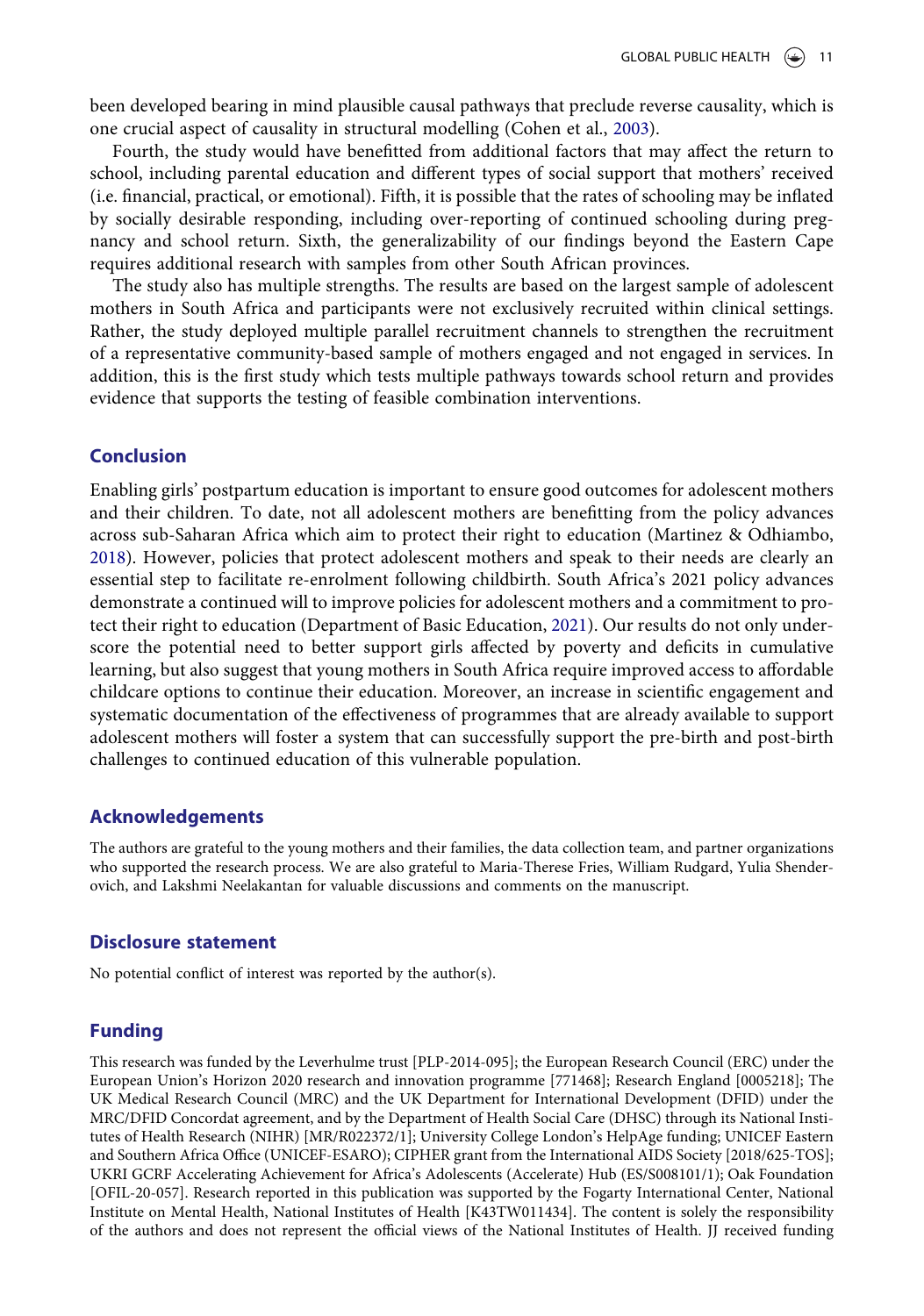from the [ES/R501037/1]. FM received funding from the European Research Council (ERC) under the European Union's Horizon 2020 research and innovation programme [852787].

### **ORCID**

Elona Toska D <http://orcid.org/0000-0002-3800-3173>

### References

- <span id="page-11-5"></span>Ardington, C., Menendez, A., & Mutevedzi, T. ([2015](#page-1-0)). Early childbearing, human capital attainment, and mortality risk: Evidence from a longitudinal Demographic surveillance area in rural KwaZulu-natal, South Africa. Economic Development and Cultural Change, 63(2), 281–317. <https://doi.org/10.1086/678983>
- <span id="page-11-15"></span>Assini-Meytin, L. C., Mitchell, S. J., & Lewin, A. [\(2018\)](#page-9-0). Support relationships and teen mothers' school retention at one-year postpartum. Journal of Community Psychology, 46(6), 734–746. <https://doi.org/10.1002/jcop.21969>
- <span id="page-11-3"></span>Barlow, J., Smailagic, N., Bennett, C., Huband, N., Jones, H., & Coren, E. ([2011\)](#page-1-1). Individual and group based parenting programmes for improving psychosocial outcomes for teenage parents and their children. Cochrane Database of Systematic Reviews, 3, CD002964, 1–79. <https://doi.org/10.1002/14651858.CD002964.pub2>
- <span id="page-11-7"></span>Barnes, H., & Wright, G. ([2012](#page-4-0)). Defining child poverty in South Africa using the socially perceived necessities approach. In A. Minujn, & S. Nandy (Eds.), Global child poverty well-being: Measurements, concepts, policy and action (pp. 135–154). The Policy Press.
- <span id="page-11-14"></span>Barnet, B., Arroyo, C., Devoe, M., & Duggan, A. K. [\(2004\)](#page-8-0). Reduced school dropout rates among adolescent mothers receiving school-based prenatal care. Archives of Pediatrics & Adolescent Medicine, 158(3), 262-268. [https://doi.](https://doi.org/10.1001/archpedi.158.3.262) [org/10.1001/archpedi.158.3.262](https://doi.org/10.1001/archpedi.158.3.262)
- <span id="page-11-12"></span>Bhana, D., & Nkani, N. ([2016](#page-8-1)). 'What can I do, the child is already here?' caregivers, gender, poverty and the contradiction of care in supporting teenage mothers at school. South African Review of Sociology, 47(2), 3–18. [https://](https://doi.org/10.1080/21528586.2015.1132082) [doi.org/10.1080/21528586.2015.1132082](https://doi.org/10.1080/21528586.2015.1132082)
- <span id="page-11-6"></span>Birungi, H., Undie, C.-C., MacKenzie, I., Katahoire, A., Obare, F., & Machawira, P. ([2015](#page-2-1)). Education sector response to early and unintended pregnancy: A review of country experiences in sub-Saharan Africa. Population Council. [https://knowledgecommons.popcouncil.org/cgi/viewcontent.cgi?article=1261&context=departments\\_sbsr-rh](https://knowledgecommons.popcouncil.org/cgi/viewcontent.cgi?article=1261%26context=departments_sbsr-rh)
- <span id="page-11-11"></span>Branson, N., Hofmeyr, C., & Lam, D. ([2014](#page-8-2)). Progress through school and the determinants of school dropout in South Africa. Development Southern Africa, 31(1), 106–126. <https://doi.org/10.1080/0376835X.2013.853610>
- <span id="page-11-9"></span><span id="page-11-4"></span>Brown, T. A. [\(2015\)](#page-5-1). Confirmatory factor analysis for applied research (2nd ed.). Guilford Press.
- Callahan, T., Modi, S., Swanson, J., Ng'eno, B., & Broyles, L. N. ([2017](#page-1-2)). Pregnant adolescents living with HIV: What we know, what we need to know, where we need to go. Journal of the International AIDS Society, 20(1), 21858, 1-[4.](https://doi.org/. https://doi.org/10.7448/IAS.20.1.21858) [https://doi.org/10.7448/IAS.20.1.21858](https://doi.org/. https://doi.org/10.7448/IAS.20.1.21858)
- <span id="page-11-16"></span>Chigona, A., & Chetty, R. [\(2008\)](#page-9-1). Teen mothers and schooling: Lacunae and challenges. South African Journal of Education, 28(2), 261–281. <https://doi.org/10.15700/saje.v28n2a174>
- <span id="page-11-8"></span>Cohen, J., Cohen, P., West, S. G., & Aiken, L. S. [\(2003\)](#page-5-2). Applied multiple regression/correlation analysis for the behavioural sciences (3rd ed.). Lawrence Erlbaum Associates Publishers.
- <span id="page-11-17"></span>De Henau, J., Budlender, W. D., Filgueira, F., Ilkkaraçan, I., Kim, K., & Mantero, R. ([2019](#page-9-2)). Investing in free universal childcare in South Africa, Turkey and Uruguay. UN Women. [https://www.unwomen.org/en/digital-library/](https://www.unwomen.org/en/digital-library/publications/2019/07/discussion-paper-investing-in-free-universal-childcare-in-south-africa-turkey-and-uruguay#view) [publications/2019/07/discussion-paper-investing-in-free-universal-childcare-in-south-africa-turkey-and](https://www.unwomen.org/en/digital-library/publications/2019/07/discussion-paper-investing-in-free-universal-childcare-in-south-africa-turkey-and-uruguay#view)[uruguay#view](https://www.unwomen.org/en/digital-library/publications/2019/07/discussion-paper-investing-in-free-universal-childcare-in-south-africa-turkey-and-uruguay#view)
- <span id="page-11-1"></span>De Neve, J. W., Fink, G., Subramanian, S. V., Moyo, S., & Bor, J. ([2015\)](#page-1-3). Length of secondary schooling and risk of HIV infection in Botswana: Evidence from a natural experiment. The Lancet Global Health, 3(8), E470–E477. [https://doi.org/10.1016/S2214-109X\(15\)00087-X](https://doi.org/10.1016/S2214-109X(15)00087-X)
- <span id="page-11-18"></span>Devercelli, A. E., & Beaton-Day, F. [\(2020\)](#page-9-3). Better jobs and brighter futures: Investing in childcare to build human capital. World Bank. <http://hdl.handle.net/10986/35062>
- <span id="page-11-10"></span>Distefano, C., Liu, J., Jiang, N., & Shi, D. ([2018](#page-5-1)). Examination of the weighted root mean square residual: Evidence for trustworthiness? Structural Equation Modeling: A Multidisciplinary Journal, 25(3), 453–466. [https://doi.org/10.](https://doi.org/10.1080/10705511.2017.1390394) [1080/10705511.2017.1390394](https://doi.org/10.1080/10705511.2017.1390394)
- <span id="page-11-13"></span>Dupéré, V., Leventhal, T., Dion, E., Crosnoe, R., Archambault, I., & Janosz, M. [\(2015](#page-8-3)). Stressors and turning points in high school and dropout. Review of Educational Research, 85(4), 591–629. <https://doi.org/10.3102/0034654314559845>
- <span id="page-11-0"></span>Feinstein, L., Sabates, R., Anderson, T. M., Sorhaindo, A., & Hammond, C. ([2006](#page-1-4)). What are the effects of education on health. In measuring the effects of education on health and civic engagement. Proceedings of the Copenhagen Symposium. <https://www.oecd.org/education/innovation-education/37437718.pdf>.
- <span id="page-11-2"></span>Forshaw, J., Gerver, S. M., Gill, M., Cooper, E., Manikam, L., & Ward, H. [\(2017](#page-1-5)). The global effect of maternal education on complete childhood vaccination: A systematic review and meta-analysis. BMC Infectious Diseases, 17(1), 801, 1–1[6. https://doi.org/10.1186/s12879-017-2890-y](https://doi.org/. https://doi.org/10.1186/s12879-017-2890-y)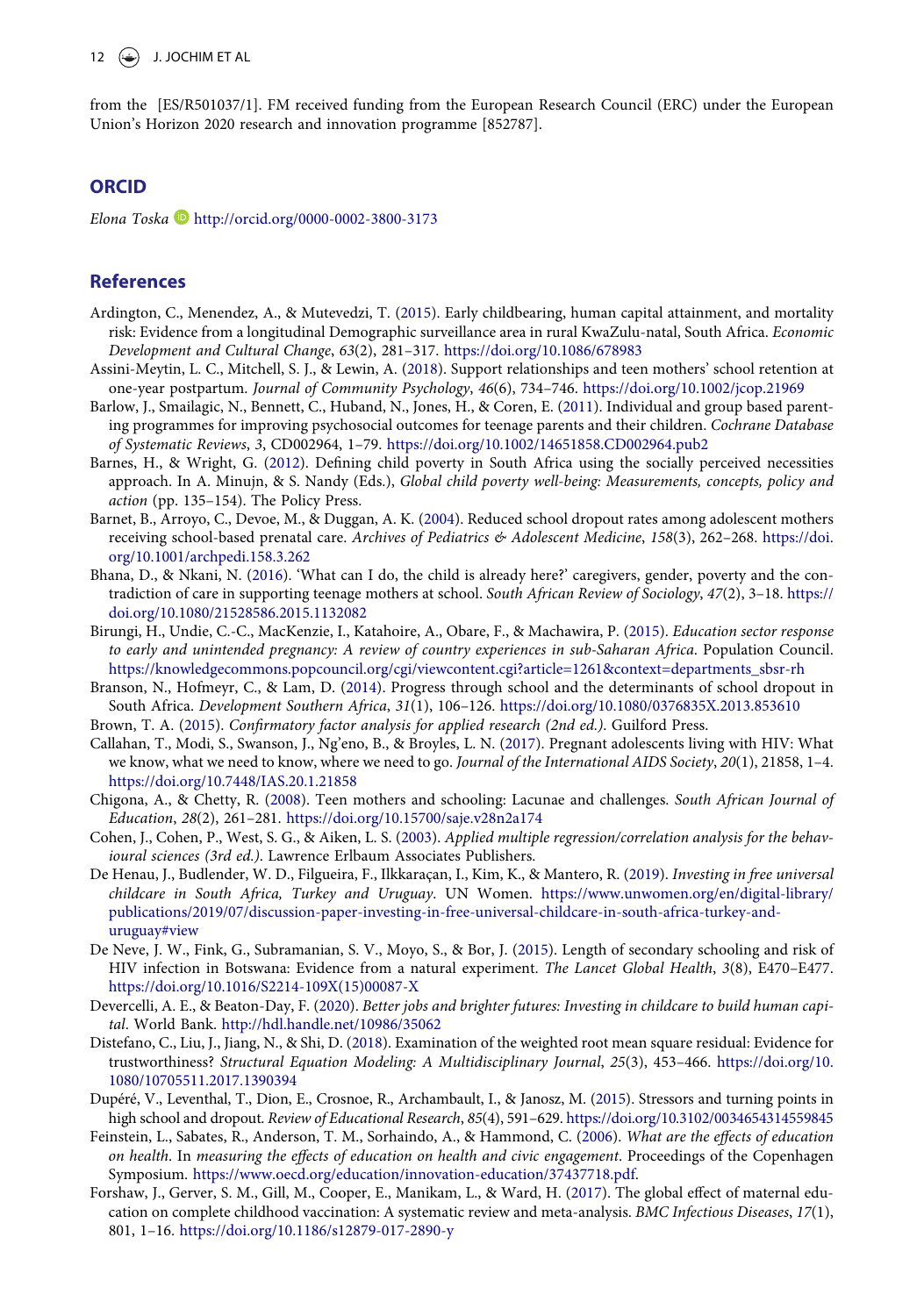- <span id="page-12-3"></span>Freudenberg, N., & Ruglis, J. [\(2007](#page-1-6)). Reframing school dropout as a public health issue. Preventing Chronic Disease, 4 (4), A107, 1–11. [PMID: 17875251. https://pubmed.ncbi.nlm.nih.gov/17875251/](https://doi.org/PMID: 17875251. https://pubmed.ncbi.nlm.nih.gov/17875251/)
- <span id="page-12-1"></span>Ganchimeg, T., Ota, E., Morisaki, N., Laopaiboon, M., Lumbiganon, P., Zhang, J., Yamdamsuren, B., Temmerman, M., Tunçalp Ö., S. L., Vogel, J. P., Souza, J. P., & Mori, R. ([2014](#page-1-7)). Pregnancy and childbirth outcomes among adolescent mothers: A World Health Organization multicountry study. BJOG: An International Journal of Obstetrics & Gynaecology, 121(Suppl), 40–48. <https://doi.org/10.1111/1471-0528.12630>
- <span id="page-12-10"></span>Grant, M. J., & Hallman, K. K. [\(2008\)](#page-1-8). Pregnancy-related school dropout and prior school performance in KwaZulunatal, South Africa. Studies in Family Planning, 39(4), 369–382. <https://doi.org/10.1111/j.1728-4465.2008.00181.x>
- <span id="page-12-11"></span>Groves, A. K., Gebrekristos, L. T., McNaughton Reyes, L., Moddley, D., Raziano, V., & Maman, S. [\(2021\)](#page-1-9). A mixedmethods study of resilience and return to school among adolescent mothers in South Africa. Global Public Health, 1–14. <https://doi.org/10.1080/17441692.2021.1970208>
- <span id="page-12-7"></span>Groves, A. K., Maman, S., Stankard, P. H., Gebrekristos, L. T., Amon, J. J., & Moodley, D. [\(2018](#page-1-2)). Addressing the unique needs of adolescent mothers in the fight againstHIV. Journal of the International AIDS Society, 21(6), e25155, 1–[3. https://doi.org/10.1002/jia2.25155](https://doi.org/. https://doi.org/10.1002/jia2.25155)
- <span id="page-12-6"></span>Harding, J. F., Knab, J., Zief, S., Kelly, K., & McCallum, D. ([2020](#page-1-10)). A systematic review of programs to promote aspects of teen parents' self-sufficiency: Supporting educational outcomes and healthy birth spacing. Maternal and Child Health Journal, 24(S2), 84–104. <https://doi.org/10.1007/s10995-019-02854-w>
- <span id="page-12-18"></span>Hatch, M., & Posel, D. [\(2018](#page-9-4)). Who cares for children? A quantitative study of childcare in South Africa. Development Southern Africa, 35(2), 267–282. <https://doi.org/10.1080/0376835X.2018.1452716>
- <span id="page-12-15"></span>Herrero Romero, R., Hall, J., Cluver, L., Meinck, F., & Hinde, E. [\(2021](#page-4-1)). How does exposure to violence affect school delay and academic motivation for adolescents living in socioeconomically disadvantaged communities in South Africa? Journal of Interpersonal Violence, 36, NP3661–NP3694. <https://doi.org/10.1177/0886260518779597>
- <span id="page-12-4"></span>Huebender, M. [\(2019](#page-1-5)). Life expectancy and parental education. Social Science & Medicine, 232, 351-365. [https://doi.](https://doi.org/10.1016/j.socscimed.2019.04.034) [org/10.1016/j.socscimed.2019.04.034](https://doi.org/10.1016/j.socscimed.2019.04.034)
- <span id="page-12-22"></span>Jochim, J., Cluver, L., D., & Meinck, F. ([2021](#page-9-5)). Learner pregnancy in South Africa's Eastern Cape: The factors affecting adolescent girls' school withdrawal during pregnancy. International Journal of Educational Development, 87, 102484, 1–10. <https://doi.org/10.1016/j.ijedudev.2021.102484>
- <span id="page-12-17"></span>Jochim, J., Groves, A. K., & Cluver, L. D. [\(2020](#page-8-4)). When do adolescent mothers return to school? Timing across rural and urban South Africa. South African Medical Journal, 110(9), 850–854. <https://doi.org/10.7196/SAMJ.2020.v110i9.14664>
- <span id="page-12-8"></span>Jonas, K., Crutzen, R., Van Den Borne, B., Sewpaul, R., & Reddy, P. ([2016\)](#page-1-11). Teenage pregnancy rates and associations with other health risk behaviours: A three-wave cross-sectional study among South African school-going adolescents. Reproductive Health, 13(1), 1–14. <https://doi.org/10.1186/s12978-016-0170-8>
- <span id="page-12-21"></span>Kabanze, B. [\(2019](#page-9-6)). A key ingredient for helping young mothers succeed. [https://globalfundforchildren.org/story/a](https://globalfundforchildren.org/story/a-key-ingredient-for-helping-young-mothers-succeed/)[key-ingredient-for-helping-young-mothers-succeed/](https://globalfundforchildren.org/story/a-key-ingredient-for-helping-young-mothers-succeed/)
- <span id="page-12-0"></span>Kassa, G. M., Arowojolu, A. O., Odukogbe, A. A., & Yalew, A. W. [\(2018\)](#page-0-0). Prevalence and determinants of adolescent pregnancy in Africa: A systematic review and meta-analysis. Reproductive Health, 15(195), 1–17. [https://doi.org/](https://doi.org/10.1186/s12978-018-0640-2) [10.1186/s12978-018-0640-2](https://doi.org/10.1186/s12978-018-0640-2)
- <span id="page-12-19"></span>Kassebaum, N., Kyu, H. H., Zoeckler, L., Olsen, H. E., Thomas, K., Pinho, C., … Vos, T. [\(2017\)](#page-9-7). Child and adolescent health from 1990 to 2015, JAMA Pediatrics 171 study. JAMA Pediatrics, 171(6), 573–592. [https://doi.org/10.1001/](https://doi.org/10.1001/jamapediatrics.2017.0250) [jamapediatrics.2017.0250](https://doi.org/10.1001/jamapediatrics.2017.0250)
- <span id="page-12-20"></span>Kennedy, D. [\(2017](#page-9-7)). Jamaica's policy for the school reintegration of school-age mothers: How are we doing and where do we need to go? Center for Universal Education at Brookings. [https://www.brookings.edu/wp-content/uploads/](https://www.brookings.edu/wp-content/uploads/2017/11/dasmine-kennedy_final_20171101_web.pdf) [2017/11/dasmine-kennedy\\_](https://www.brookings.edu/wp-content/uploads/2017/11/dasmine-kennedy_final_20171101_web.pdf)final\_20171101\_web.pdf
- <span id="page-12-5"></span>Khatun, M., Mamun, A. A., Scott, J., William, G. M., Clavarino, A., & Najman, J. M. ([2017\)](#page-1-1). Do children born to teenage parents have lower adult intelligence? A prospective birth cohort study. Plos One, 12(3), E0167395, 1– 15. <https://doi.org/10.1371/journal.pone.0167395>.
- <span id="page-12-12"></span>Kruger, D., Berthelon, M. E., & Navia, R. [\(2009\)](#page-1-0). Adolescent motherhood and secondary schooling in Chile (IZA Discussion Papers No. 4552). Institute for Labor Economics: Bonn. [https://www.iza.org/publications/dp/4552/](https://www.iza.org/publications/dp/4552/adolescent-motherhood-and-secondary-schooling-in-chile) [adolescent-motherhood-and-secondary-schooling-in-chile](https://www.iza.org/publications/dp/4552/adolescent-motherhood-and-secondary-schooling-in-chile).
- <span id="page-12-16"></span>Little, Roderick J. A. [\(1988\)](#page-4-2). A test of missing completely at random for multivariate data with missing values. Journal of the American Statistical Association, 83(404), 1198–1202. <http://doi.org/10.1080/01621459.1988.10478722>
- <span id="page-12-14"></span>Lwanga Walgwe, E., Termini LaChance, N., Birungi, H., & Undie, C. ([2016](#page-2-1)). Kenya: Helping adolescent mothers remain in school through strengthened implementation of school re-entry policies. Population Council. [https://](https://knowledgecommons.popcouncil.org/cgi/viewcontent.cgi?article=1242&context=departments_sbsr-rh) [knowledgecommons.popcouncil.org/cgi/viewcontent.cgi?article=1242&context=departments\\_sbsr-rh](https://knowledgecommons.popcouncil.org/cgi/viewcontent.cgi?article=1242&context=departments_sbsr-rh)
- <span id="page-12-13"></span>Madhavan, S., & Thomas, K. J. A. ([2005](#page-1-12)). Childbearing and schooling: New evidence from South Africa. Comparative Education Review, 49(4), 452–467. <https://doi.org/10.1086/432770>
- <span id="page-12-2"></span>Magadi, M. A., Agwanda, A. O., & Obare, F. O. ([2007\)](#page-1-13). A comparative analysis of the use of maternal health services between teenagers and older mothers in sub-Saharan Africa: Evidence from Demographic and health surveys (DHS). Social Science & Medicine, 64(6), 1311–1325. <https://doi.org/10.1016/j.socscimed.2006.11.004>
- <span id="page-12-9"></span>Maquina. ([2015](#page-1-14)). Concern as more than 120 000 schoolgirls fall pregnant. [https://www.unescwa.org/sites/www.](https://www.unescwa.org/sites/www.unescwa.org/files/un_resolutions/a_res_69_315_e.pdf) unescwa.org/fi[les/un\\_resolutions/a\\_res\\_69\\_315\\_e.pdf](https://www.unescwa.org/sites/www.unescwa.org/files/un_resolutions/a_res_69_315_e.pdf)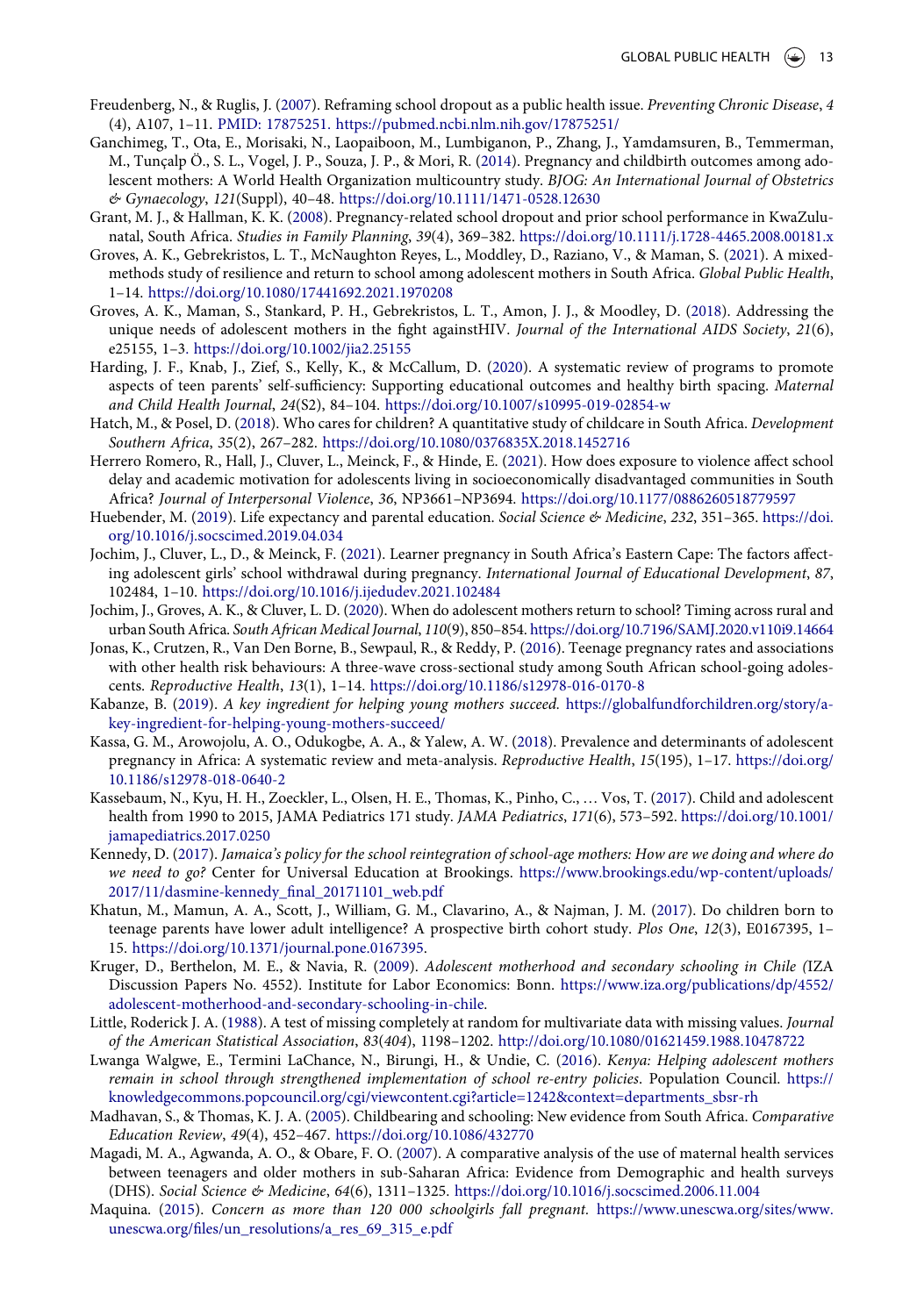- <span id="page-13-12"></span>Marteleto, L., Lam, D., & Ranchhod, V. [\(2006\)](#page-1-9). Schooling and early childbearing in urban South Africa. Institute for Social Research, Population Studies Center. <http://www.psc.isr.umich.edu/pubs/pdf/rr06-610.pdf>
- <span id="page-13-13"></span>Marteleto, L. J., Lam, D., & Ranchhod, V. ([2008](#page-1-12)). Sexual behavior, pregnancy, and schooling among young people in urban South Africa. Studies in Family Planning, 39(4), 351–368. <https://doi.org/10.1111/j.1728-4465.2008.00180.x>
- <span id="page-13-11"></span>Martinez, E., & Odhiambo, A. ([2018\)](#page-1-15). Leave no girl behind in Africa: Discrimination in education against pregnant girls and adolescent mothers. Human Rights Watch. [https://www.hrw.org/sites/default/](https://www.hrw.org/sites/default/files/report_pdf/au0618_insert_webspreads.pdf)files/report\_pdf/au0618\_ [insert\\_webspreads.pdf](https://www.hrw.org/sites/default/files/report_pdf/au0618_insert_webspreads.pdf)
- <span id="page-13-5"></span>Maslowsky, J., Hendrick, C. E., & Stritzel, H. ([2021\)](#page-1-16). Mechanisms linking teenage mothers' educational attainment with self-reported health at age 50. BMC Women's Health, 21(1), 1–9.<https://doi.org/10.1186/s12905-020-01150-y>
- <span id="page-13-4"></span>Mekonnen, T., Dune, T., & Perz, J. [\(2019\)](#page-1-13). Maternal health service utilisation of adolescent women in sub-Saharan Africa: A systematic scoping review. BMC Pregnancy and Childbirth, 19(1), 1–16. [https://doi.org/10.1186/s12884-](https://doi.org/ https://doi.org/10.1186/s12884-019-2501-6) [019-2501-6](https://doi.org/ https://doi.org/10.1186/s12884-019-2501-6)
- <span id="page-13-8"></span>Mensch, B. S., Chuang, E. K., Melnikas, A. J., & Psaki, S. R. ([2019\)](#page-1-17). Evidence for causal links between education and maternal and child health: Systematic review. Tropical Medicine & International Health, 24(5), 504-522. [https://](https://doi.org/10.1111/tmi.13218) [doi.org/10.1111/tmi.13218](https://doi.org/10.1111/tmi.13218)
- <span id="page-13-9"></span>Mollborn, S., & Dennis, J. A. ([2012](#page-1-1)). Ready or not: Predicting high and low school readiness among teen parent's children. Child Indicators Research, 5(2), 253–279. <https://doi.org/10.1007/s12187-011-9126-2>
- <span id="page-13-0"></span>Mori, A. T., Kampata, L., Musonda, P., Johansson, K. A., Robberstad, B., & Sandøy, I. [\(2017](#page-0-0)). Cost-benefit and extended cost-effectiveness analysis of a comprehensive adolescent pregnancy prevention program in Zambia: Study protocol for a cluster randomized controlled trial. Trials, 18(1), 1–10. [https://doi.org/10.1186/s13063-017-2350-4](https://doi.org/�https://doi.org/10.1186/s13063-017-2350-4)
- <span id="page-13-23"></span><span id="page-13-18"></span>Morrell, R., Bhana, D., & Shefer, T. [\(2012\)](#page-8-1). Books and babies: Pregnancy and young parents in schools. HSRC Press.
- Mulinya, B. [\(2021](#page-9-6)). Kenyan private school opens for teen mothers and babies. [https://www.voanews.com/africa/](https://www.voanews.com/africa/kenyan-private-school-opens-teen-mothers-babies) [kenyan-private-school-opens-teen-mothers-babies](https://www.voanews.com/africa/kenyan-private-school-opens-teen-mothers-babies)
- <span id="page-13-1"></span>Neal, S., Matthews, Z., Frost, M., Fogstad, H., Camacho, A. V., & Laski, L. [\(2012\)](#page-1-18). Childbearing in adolescents aged 12-15 years in low resource countries: A neglected issue. New estimates from demographic and household surveys in 42 countries. Acta Obstetricia et Gynecologica Scandinavica 91 countries. Acta Obstetricia et Gynecologica Scandinavica, 91(9), 1114–1118. <https://doi.org/10.1111/j.1600-0412.2012.01467.x>
- <span id="page-13-14"></span>Ngabaza, S., & Shefer, T. [\(2013](#page-2-1)). Policy commitments vs. Lived realities of young pregnant women and mothers in school, western cape, South Africa. Reproductive Health Matters, 21(41), 106–113. [https://doi.org/10.1016/S0968-](https://doi.org/10.1016/S0968-8080(13)41683-X) [8080\(13\)41683-X](https://doi.org/10.1016/S0968-8080(13)41683-X)
- <span id="page-13-15"></span>Ntambo, A., & Malvin, K. ([2017](#page-2-2)). The impact of re-entry policy on girls who fall pregnant and re-admitted back to school in selected schools in mpongwe district. International Journal of Multidisciplinary Research and Development, 4(6), 66–74. [http://www.allsubjectjournal.com/download/3112/4-5-51-764.pdf.](http://www.allsubjectjournal.com/download/3112/4-5-51-764.pdf)
- <span id="page-13-24"></span>Ochiel, H. [\(2016\)](#page-9-8). Kenya tackles poverty by sending teen mothers back to school. [https://www.reuters.com/article/us](https://www.reuters.com/article/us-kenya-education-teenmothers-idUSKCN0W602A)[kenya-education-teenmothers-idUSKCN0W602A](https://www.reuters.com/article/us-kenya-education-teenmothers-idUSKCN0W602A)
- <span id="page-13-10"></span>Panday, S., Makiwane, M., Ranchod, C., & Letsoalo, T. [\(2009](#page-1-19)). Teenage pregnancy in South Africa - with a specific focus on school-going learners. South AfricaN Department of Education, 1–84. [https://repository.hsrc.ac.za/](https://repository.hsrc.ac.za/handle/20.500.11910/4711) [handle/20.500.11910/4711](https://repository.hsrc.ac.za/handle/20.500.11910/4711)
- <span id="page-13-6"></span>Pettifor, A. E., Levandowski, B. A., MacPhail, C., Padian, N. S., Cohen, M. S., & Rees, H. V. [\(2008](#page-1-3)). Keep them in school: The importance of education as a protective factor against HIV infection among young South African women. International Journal of Epidemiology, 37(6), 1266–1273. <https://doi.org/10.1093/ije/dyn131>
- <span id="page-13-3"></span>Poser, M., & Ortiz-Ospina, E. ([2019, December](#page-1-20)). Global extreme poverty. [https://ourworldindata.org/extreme](https://ourworldindata.org/extreme-poverty%3Cotherinfo%3E#citation%3C)[poverty<otherinfo>#citation<](https://ourworldindata.org/extreme-poverty%3Cotherinfo%3E#citation%3C)
- <span id="page-13-21"></span><span id="page-13-2"></span>Poser, M., & Ritchie, H. ([2019, December\)](#page-1-20). Homicides. [https://ourworldindata.org/homicides#citation.](https://ourworldindata.org/homicides#citation)
- Russel, M. [\(2003](#page-9-4)). Understanding black households: The problem. Social Dynamics, 29(2), 5–47. [https://doi.org/10.](https://doi.org/10.1080/02533950308628674) [1080/02533950308628674](https://doi.org/10.1080/02533950308628674)
- <span id="page-13-22"></span><span id="page-13-16"></span>Salvi, F. ([2019\)](#page-2-2). Teenage pregnancy and education in the Global south - The case of Mozambique. Routledge.
- Samman, E., & Lombardi, J. [\(2019](#page-9-9)). Childcare and working families: New opportunities or missing link? An evidence brief. Unicef. <https://www.unicef.org/documents/childcare-and-working-families-new-opportunity-or-missing-link>.
- <span id="page-13-19"></span>Schochet, O. N., & Johnson, A. D. ([2019\)](#page-8-5). The impact of child care subsidies on mothers' education outcomes. Journal of Family and Economic Issues, 40(3), 367–389. <https://doi.org/10.1007/s10834-019-09628-0>
- <span id="page-13-25"></span>Shahar, E., & Shahar, D. J. [\(2013\)](#page-9-10). Causal diagrams and the cross-sectional study. Clinical Epidemiology, 5(1), 57–65. <https://doi.org/10.2147/CLEP.S42843>
- <span id="page-13-20"></span>Shazi, Z., Groves, A. K., Bruns, L., Gebrekristos, L. T., Moletsane, R., Maman, S., & Moodley, D. [\(October, 2018](#page-8-6)). Describing the feasibility and acceptability of an intervention designed to increase adolescent mothers return to school postpartum. International Workshop on HIV and Adolescence.
- <span id="page-13-7"></span>Simkhada, B., Teijlingen, E. R., Porter, M., & Simkhada, P. [\(2008\)](#page-1-5). Factors affecting the utilization of antenatal care in developing countries: Systematic review of the literature. Journal of Advanced Nursing, 61(3), 244-260. [https://doi.](https://doi.org/10.1111/j.1365-2648.2007.04532.x) [org/10.1111/j.1365-2648.2007.04532.x.](https://doi.org/10.1111/j.1365-2648.2007.04532.x) PMID: 18197860.
- <span id="page-13-17"></span>Singh and Mukherjee. ([2018](#page-2-3)). Push out, pull Out, or opting Out? Reasons cited by adolescents for discontinuing education in four low- and middle-income countries. In J. E. Lansford, & P. Banati (Eds.), Handbook of adolescent